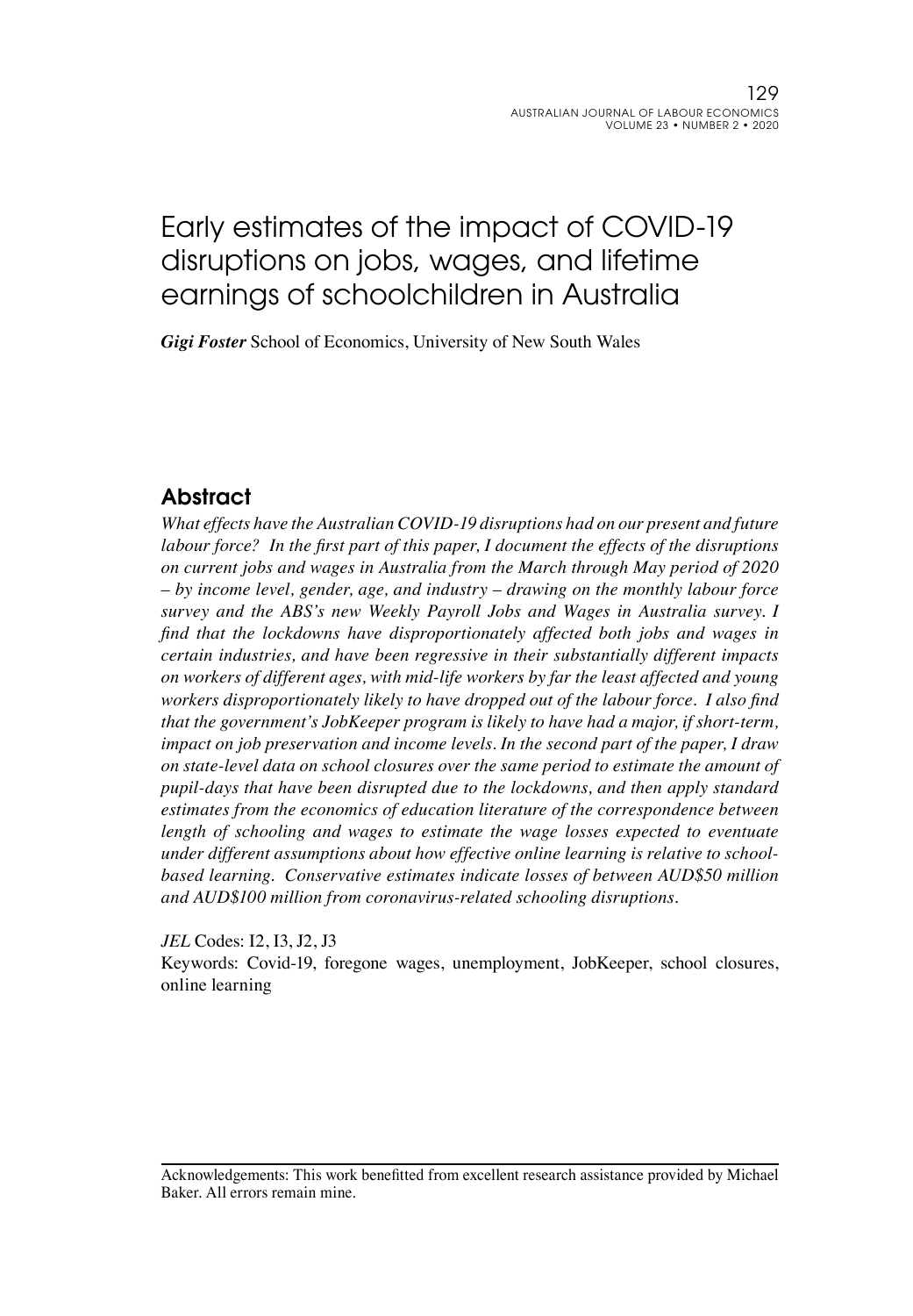### 1. Introduction

What economic damage has been caused by the 2020 COVID-19 disruptions in Australia? Existing research using data from other countries and/or other times can be used to provide a rough gauge of some dimensions of the damage. However, due to the new, evolving, and unprecedented nature of the situation, few quantitative estimates yet exist of the extent and nature of the damage in Australia based on Australian data. The present paper takes a step towards filling this gap.

Globally, many impacts of the COVID-19 disruptions – from the virus itself, from people's individual endogenous responses to the perceived threat posed by the virus, and from governments' policy actions in response to the situation – have already occurred both within and outside the realm of labour markets, with labour market effects like job and income loss leading to further negative effects on broader measures of health and wellbeing. Suicides and domestic violence have reportedly increased in Australia and overseas (Cormack 2020, Taub and Bradley 2020, Bosman 2020, Ashworth 2020), healthcare for problems other than those relating to COVID-19 appears to have been crowded out, leading to excess morbidity and mortality (Scott 2020, Cohen 2020, Pan 2020), and particularly in the developing world, massive amounts of excess deaths have been witnessed due to famines, the stalling of health care programs, and civil unrest (Gurda 2020, Harvey 2020, Husain 2020). Most of these impacts are likely to have been regressive in nature, hurting most of those people who were already comparatively badly off. Further impacts are likely to be revealed over time as the world slowly catches back up with the economic trajectory we otherwise would have followed, were it not for the COVID-19-induced global economic slowdown. Based on the association between GDP per capita and human health/longevity (OECD 2017), the changes set in motion by the economic braking applied around the world starting in early 2020 would be expected to produce significant long-run damage. Back-of-envelope estimates indicate that such damage may easily be equivalent to the destruction of orders of magnitude more statistical lives than the destruction of human life attributable directly to COVID-19.1

The scale of these effects and their long-run nature likely explain why no formal academic papers yet exist that try to estimate them comprehensively. However,

1 The comparison appropriate for the evaluation of COVID-19 policy choices is between the loss of welfare arising from the policies pursued to the loss of welfare we would predict to have arisen were it not for those policies. While a formal accounting of these quantities is beyond the scope of the present paper, initial modelling of the potential loss of life from COVID-19 just within Australia (McCauley *et al*. 2020) delivered estimates of up to 150,000, or three orders of magnitude more than what Australia has actually experienced (just under 200), and one order of magnitude greater than what we would have experienced if we had seen the worst observed per-capita death rate in the world as of 1 July (Belgium, whose per-capita death rate would have translated to about 22,000 deaths in Australia; Statista 2020). Also, as most COVID-19 deaths and suffering occur in people aged 70 or more, the value of the qualityadjusted life years lost directly because of the virus is far lower than if the virus were ageblind. Based on the above counterfactual estimates of COVID-19-induced deaths, Australia's policy responses have arguably been far more expensive per QALY saved than what is spent by the government to save a QALY in normal times ([https://clubtroppo.com.au/2020/05/18/the](https://clubtroppo.com.au/2020/05/18/the-corona-cost-benefit-analyses-of-richard-holden-bruce-presto)[corona-cost-benefit-analyses-of-richard-holden-bruce-preston-and-neil-bailey-ooops/](https://clubtroppo.com.au/2020/05/18/the-corona-cost-benefit-analyses-of-richard-holden-bruce-presto)).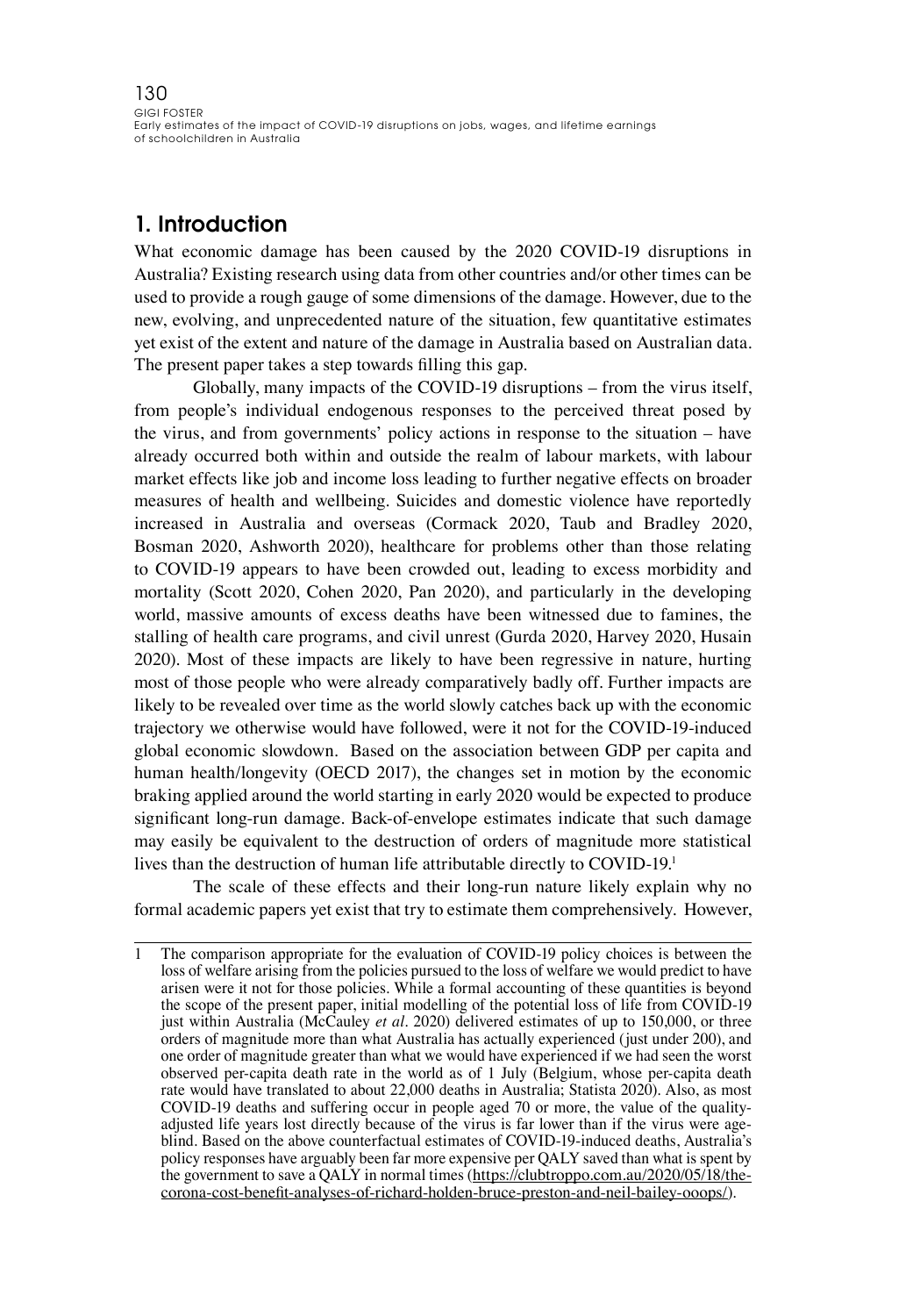short-run impacts specifically on standard labour market outcomes have already been estimated using data in other countries. In a recent series of two papers evaluating the evidence from the USA and Canada respectively, Béland and co-authors (2020a, 2020b) find evidence of significant regressivity of the economic impact of COVID-19 related disruptions in those two countries – with younger, minority, and less-educated workers and those who are unable to perform their work from home or without proximity to others feeling worse impacts than other types of workers. These authors also document significant mental health effects on affected workers. More effects on jobs and wages will eventuate as time goes by, but these papers at a minimum provide lower bounds of the damage based on a set of currently measurable outcomes in the USA and Canada.

Recent work has also attempted to estimate the longer-run effect of COVID-19 disruptions on children taken out of school. The Grattan Institute survey of this work (Sonnemann and Goss 2020) provides initial estimates of the increased achievement gap between more and less advantaged Australian students that will be created as a result of the COVID-19 school closures, and recommends further funding targeted to the neediest students in order to mitigate this outcome. However, the Institute's report falls short of estimating aggregate impacts on lifetime wages for students overall, or by level of advantage.

In this paper, I use Australian data from the period of 14 March to 30 May 2020 to gauge the impact in evidence so far on jobs and wages in different segments of the Australian labour market, and the projected impact on the adult wages of today's schoolchildren whose education has been disrupted due to school closures. In the first part of the paper, focussing on descriptive analysis of core labour market outcomes that have already been seen, I examine the differences in raw changes in jobs and wages during the window of observation across worker types and industries. In the second part of the paper, I produce a range of estimates of the impact of COVID-19-related school closures on children's later lifetime wages based on different assumptions about the equivalence of disrupted (online) learning to normal in-person learning, plus previous findings about the impact of additional years of schooling on later-life wages. Both sections of the paper deliver only partial, lower-bound estimates of the costs of the COVID-19 disruptions.

### 2. Gauging the impact on Australian jobs and wages

In Australia, COVID-19-related behavioural modifications – which could have affected both labour supply and, via its effect on consumer demand, labour demand – and government policy responses to the virus occurred between February and May 2020.2 Government policy responses include both restrictions on economic activity, including lockdowns, and stimulus programs such as JobKeeper. States and territories were able to set their own preferred restrictions on activity (such as domestic border closures, social-distancing rules applicable to businesses, and rules about acceptable reasons to be outside one's home), meaning that policies with potential effects on the

<sup>2</sup> Effects of the renewed lockdowns in Victoria starting in July 2020 – or any further lockdowns beyond May in any state or territory – are excluded from the estimates in this paper.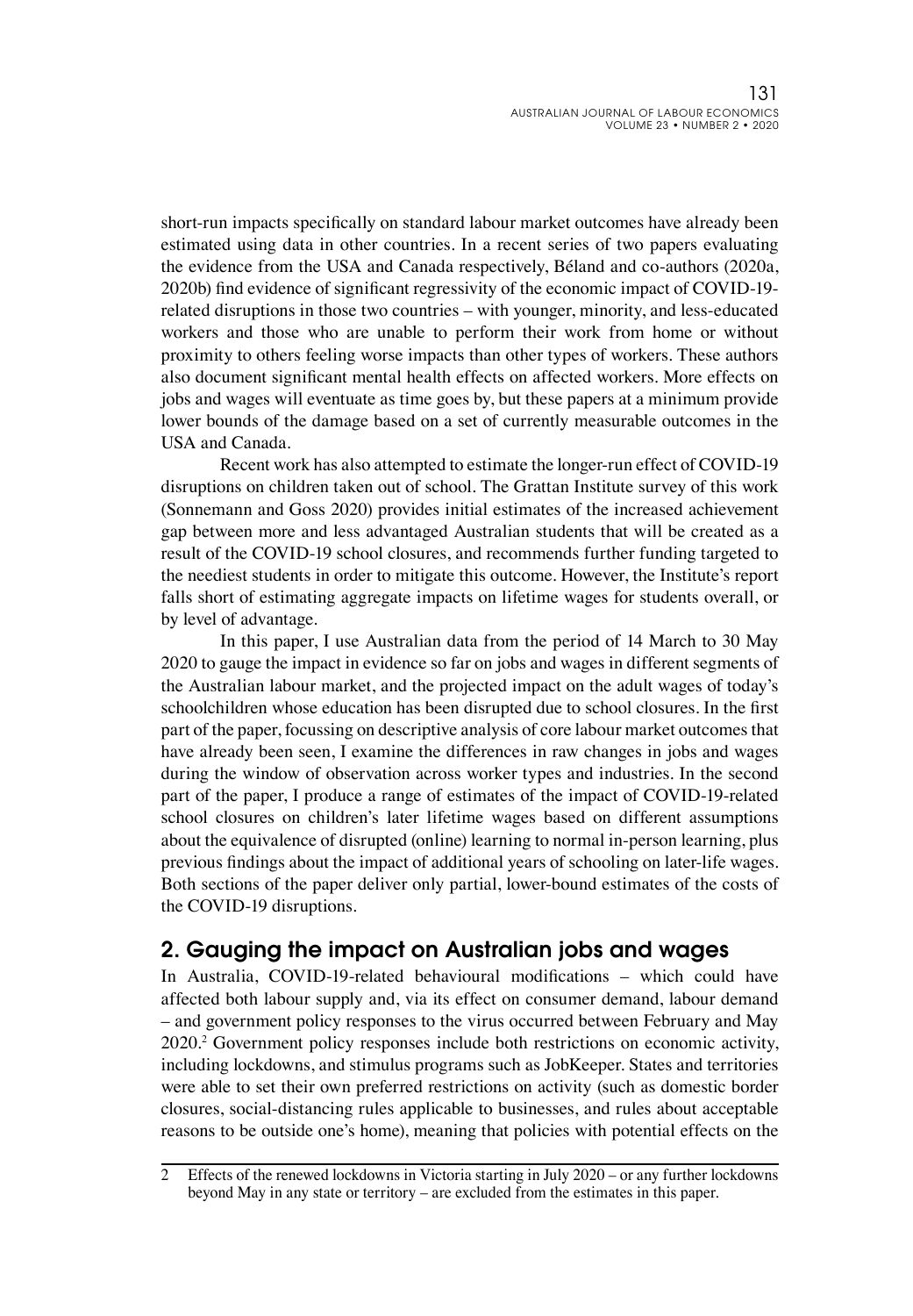labour market varied across states and territories. Changes to individual behaviour may also have been different in different states and territories since signals of danger (e.g. rates of infection and death) that workers and employers may have reacted to were different in different areas. In addition, the labour market effects of behavioural and policy changes in response to the virus are likely to have been varied across industry and worker type.

I tabulate data from two sources – the Monthly Labour Force survey, and the new Weekly Payroll Jobs and Wages in Australia survey, both produced by the Australian Bureau of Statistics – to describe the impact of the first few months of COVID-19-related disruptions on Australian workers, bearing in mind the types of potential heterogeneity in impact discussed above. The advantage of the former data source is that it has been run for many years and hence comparative data are available that enable seasonal adjustment and year-over-year comparisons. The advantage of the latter data source is its weekly frequency, its inclusion of wage data, and its breakdown of data by detailed worker type (including granular age group) and by industry.

#### *2a Monthly Labour Force survey*

Table 1 captures the baseline impact on the Australian labour market monthby-month during the four-month window of February through May 2020. Panel A displays monthly employment figures and year-over-year per cent changes in the number of employed persons for the Australian labour force overall and for different subsets of workers defined by age, state, gender and full-time versus part-time status. Panel B shows unemployment and participation rates overall, for young workers, and separately for men and women.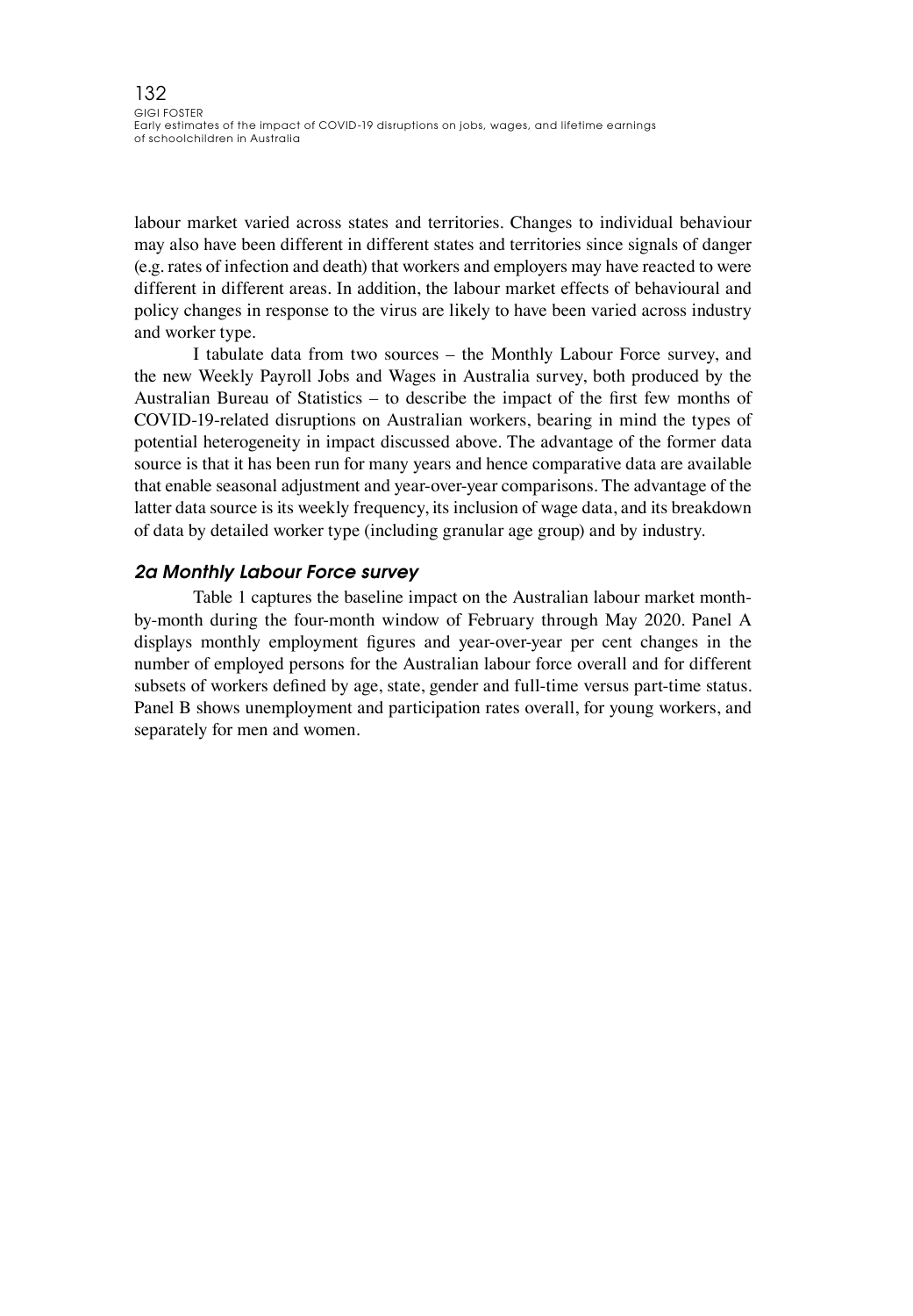|                                           |          | <b>Total Labour Force</b> |          |                             |           |          | 15-24 year olds |           |
|-------------------------------------------|----------|---------------------------|----------|-----------------------------|-----------|----------|-----------------|-----------|
|                                           | $Feb-20$ |                           |          | Mar-20 Apr-20 May-20 Feb-20 |           |          | $Mar-20$ Apr-20 | $Mav-20$  |
| PANEL A                                   |          |                           |          |                             |           |          |                 |           |
| Employed persons (000s)                   | 12992.3  | 12989.2                   | 12381.8  | 12154.1                     | 1939.6    | 1955.4   | 1729.2          | 1626.2    |
| % chg yr/yr in employed persons           | 1.9%     | $1.6\%$                   | $-3.3%$  | $-5.4%$                     | $-0.8\%$  | 0.3%     | $-11.3%$        | $-16.8%$  |
| % chg yr/yr in employed males             | 1.2%     | $0.9\%$                   | $-3.1%$  | $-5.4%$                     | $-2.6%$   | $-0.8\%$ | $-10.5%$        | $-16.1%$  |
| % chg yr/yr in employed females           | 2.6%     | 2.4%                      | $-3.6%$  | $-5.4%$                     | 1.3%      | 1.4%     | $-12.1%$        | $-17.3%$  |
| % chg yr/yr in full-time employed persons | $1.5\%$  | $0.9\%$                   | $-1.7%$  | $-2.7%$                     | $-4.8%$   | $-4.2%$  | $-9.8%$         | $-12.4%$  |
| % chg yr/yr in part-time employed persons | 2.6%     | 3.1%                      | $-6.9\%$ | $-11.2%$                    | 2.8%      | 4.1%     | $-12.5%$        | $-20.2%$  |
|                                           |          |                           |          |                             |           |          |                 |           |
| NSW employed persons (000s)               | 4128.1   | 4125.5                    | 3900.3   | 3856.4                      | 624.8     | 630.2    | 541.1           | 504.1     |
| % chg yr/yr in NSW employed persons       | 0.9%     | 0.9%                      | $-5.1%$  | $-7.0%$                     | $-1.5%$   | 1.8%     | $-14.8%$        | $-20.2%$  |
| VIC employed persons (000s)               | 3434.7   | 3445.8                    | 3317.8   | 3247.1                      | 509.0     | 501.0    | 457.6           | 429.8     |
| % chg yr/yr in VIC employed persons       | 1.8%     | 1.9%                      | $-1.5%$  | $-4.3%$                     | $-3.3%$   | $-3.6\%$ | $-9.6%$         | $-17.4\%$ |
| QLD employed persons (000s)               | 2565.1   | 2558.9                    | 2419.1   | 2390.9                      | 397.4     | 396.3    | 356.1           | 343.4     |
| % chg yr/yr in QLD employed persons       | 2.7%     | 1.9%                      | $-3.8%$  | $-5.2%$                     | $-4.3%$   | $-1.1%$  | $-11.9%$        | $-15.7%$  |
| SA employed persons (000s)                | 849.6    | 854.4                     | 817.3    | 806.1                       | 127.4     | 128.3    | 118.0           | 110.5     |
| % chg yr/yr in SA employed persons        | 0.7%     | 0.1%                      | $-4.5%$  | $-6.3%$                     | $-0.8\%$  | $-2.7%$  | $-8.8%$         | -15.6%    |
| WA employed persons (000s)                | 1376.1   | 1367.4                    | 1302.2   | 1272.0                      | 208.6     | 204.3    | 176.4           | 166.2     |
| % chg yr/yr in WA employed persons        | 2.8%     | $2.0\%$                   | $-3.3%$  | $-5.4%$                     | 13.1%     | 8.8%     | $-8.4%$         | $-9.9\%$  |
| NT employed persons (000s)                | 133.0    | 135.7                     | 132.1    | 129.9                       | 16.4      | 16.4     | 16.2            | 15.6      |
| % chg yr/yr in NT employed persons        | 1.2%     | 2.5%                      | 2.6%     | 1.1%                        | $-10.4\%$ | $-4.2%$  | $-7.3%$         | $-3.4%$   |
| ACT employed persons (000s)               | 237.3    | 238.3                     | 231.1    | 227.5                       | 39.1      | 37.2     | 34.9            | 32.6      |
| % chg yr/yr in ACT employed persons       | 5.0%     | 5.3%                      | 1.4%     | $-0.1%$                     | 11.3%     | 5.4%     | $-1.2%$         | $-7.6%$   |
|                                           |          |                           |          |                             |           |          |                 |           |
| <b>PANEL B</b>                            |          |                           |          |                             |           |          |                 |           |
| Unemployment rate                         | 5.1%     | 5.2%                      | 6.4%     | 7.1%                        | 12.3%     | 11.6%    | 14.1%           | 16.1%     |
| Male unemployment rate                    | 5.2%     | 5.3%                      | 6.6%     | 7.2%                        | 13.6%     | 12.9%    | 15.4%           | 16.3%     |
| Female unemployment rate                  | 4.9%     | 5.1%                      | 6.0%     | 6.9%                        | 10.8%     | 10.2%    | 12.9%           | 15.4%     |
| Participation rate                        | 65.9%    | 65.9%                     | 63.6%    | 62.9%                       | 68.4%     | 68.4%    | 62.5%           | 59.9%     |
| Male participation rate                   | 70.8%    | 70.8%                     | 68.9%    | 68.1%                       | 67.6%     | 68.1%    | 63.1%           | 59.9%     |
| Female participation rate                 | 61.3%    | 61.2%                     | 58.4%    | 57.8%                       | 69.1%     | 68.7%    | 61.9%           | 60.0%     |

#### Table 1: Changes in Employment, Unemployment, and Participation

*Source:* Australian Bureau of Statistics Monthly Labour Force Survey. All data are seasonally adjusted except figures in italics.

The seasonally adjusted figures in the top portion of Panel A, for Australia overall, indicate that the impact of the COVID-19 phenomenon began seriously impacting the Australian labour market in April 2020, with year-over-year reductions in the number of employed persons in April and May of 3.3 per cent and 5.4 per cent respectively. For young (15-24 year old) Australian workers, for whom figures are shown on the right-hand side of the panel, the comparative year-over-year changes were almost three times as large, at -11.3 per cent and -16.8 per cent, respectively, in April and May. The year-over-year changes during these key months on male and female workers were reasonably comparable, though for younger workers the impact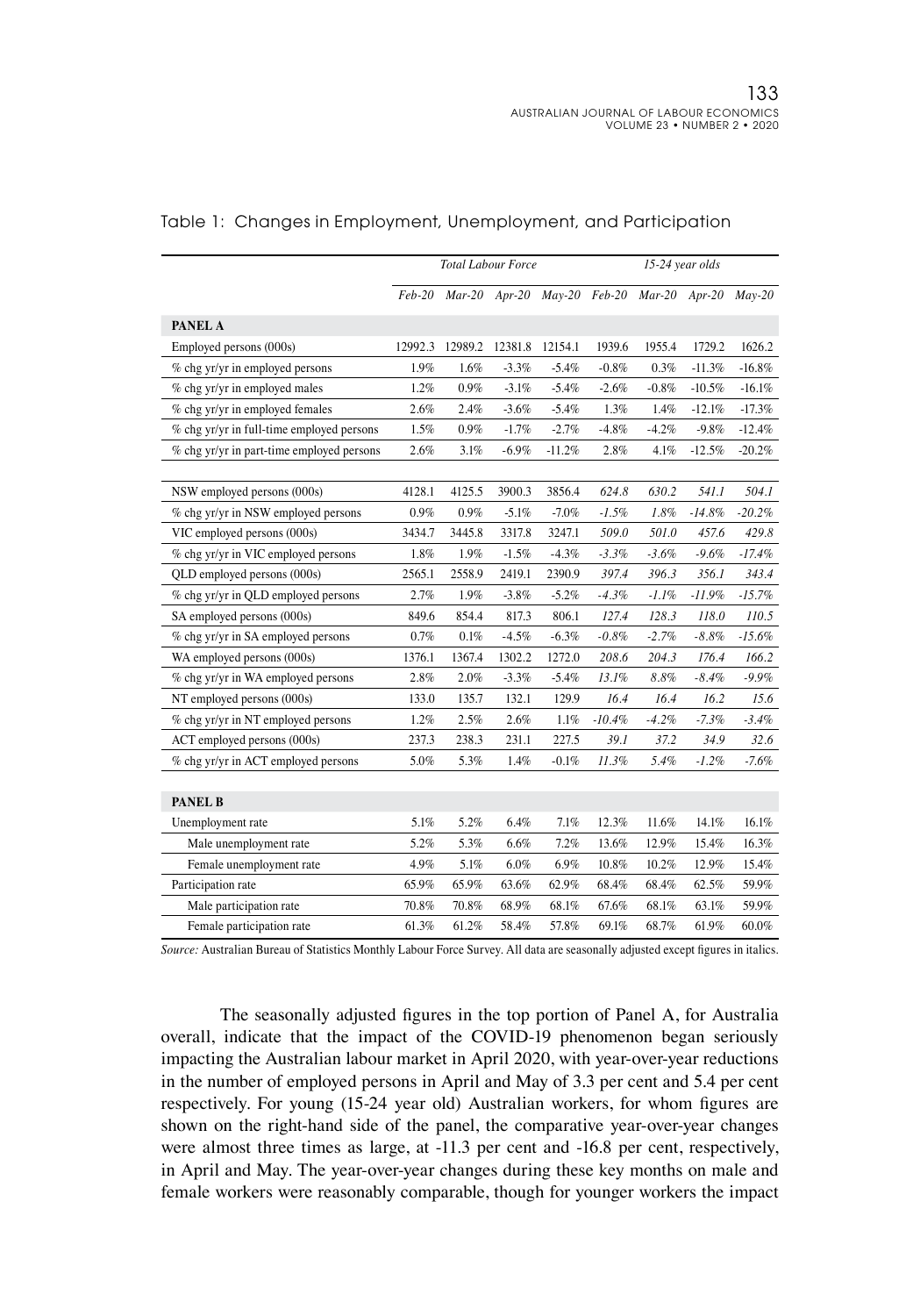was slightly greater for women. Workers in full-time employment were far less impacted than those with part-time employment, with the former group reduced by 1.7 per cent and 2.7 per cent in April and May, respectively, while part-time workers reduced in number by 6.9 per cent and 11.2 per cent in the same months. For young workers this difference by full-time/part-time status was even more striking, with a staggering 20.2 per cent year-over-year drop in May 2020 in the seasonally adjusted number of young people in part-time employment.

The second part of Panel A of Table 1 breaks down these figures for workers overall, and for young workers (not seasonally adjusted), by state and territory. The total number of people in jobs was impacted negatively in April and May in all states, but in the Northern Territory and the ACT, negative and significant impacts were seen only for young people. In the Northern Territory, the year-over-year contractions in employed young people seen in April and May continued (though at a reduced rate) the downward trend evident in February and March, and hence are more likely to reflect underlying structural factors rather than COVID-19 disruptions.

Panel B of Table 1 shows the monthly unemployment and participation rates overall, for women and men, and for young workers during this period. The overall 2 percentage point increase in unemployment, coupled with a 3 percentage point drop in the overall participation rate, between February and May 2020 reflected similar trends in both series for both men and women. Young people began in February 2020 at a much higher rate of unemployment (12.3 per cent, compared to 5.1 per cent for the labour force overall), likely reflecting structural factors. Young men's unemployment rate climbed 3 percentage points and young women's climbed almost 5 percentage points between February and May, with drops in the participation rate for each group of roughly 8 and 9 percentage points, respectively. As a per cent of baseline rates, the unemployment rates of the young rose (31 per cent) even less than those of the Australian labour force overall (39 per cent), while participation rates of the young plunged much more starkly. These figures suggest that young workers responded disproportionately to the COVID-19 disruptions to employment security and opportunities by withdrawing from the labour force.

#### *2b Weekly Payroll Jobs and Wages in Australia survey*

The Weekly Payroll Jobs and Wages survey is a new product from the Australian Bureau of Statistics, produced from the observed submissions of employers to the Australian Taxation Office via the Single-Touch Payroll (STP) digital system. All employers that use the STP system are included in the survey.<sup>3</sup> The survey includes information on both the number of payroll jobs, and the total amount of wages paid, on a weekly basis and broken down by granular age group and industry.

Tables 2 and 3 present the per cent changes, each week and over the whole

<sup>3</sup> From the Explanatory Notes published by the ABS to accompany the survey data: "Approximately 99 per cent of employers the ATO classifies as 'substantial employers' (those with 20 or more employees) are reporting through STP. Small employers (those with 19 or less [sic] employees) began transitioning to STP on 1 July 2019 and over 80 per cent are reporting through STP. As a result, not all jobs in the Australian labour market are captured within these estimates."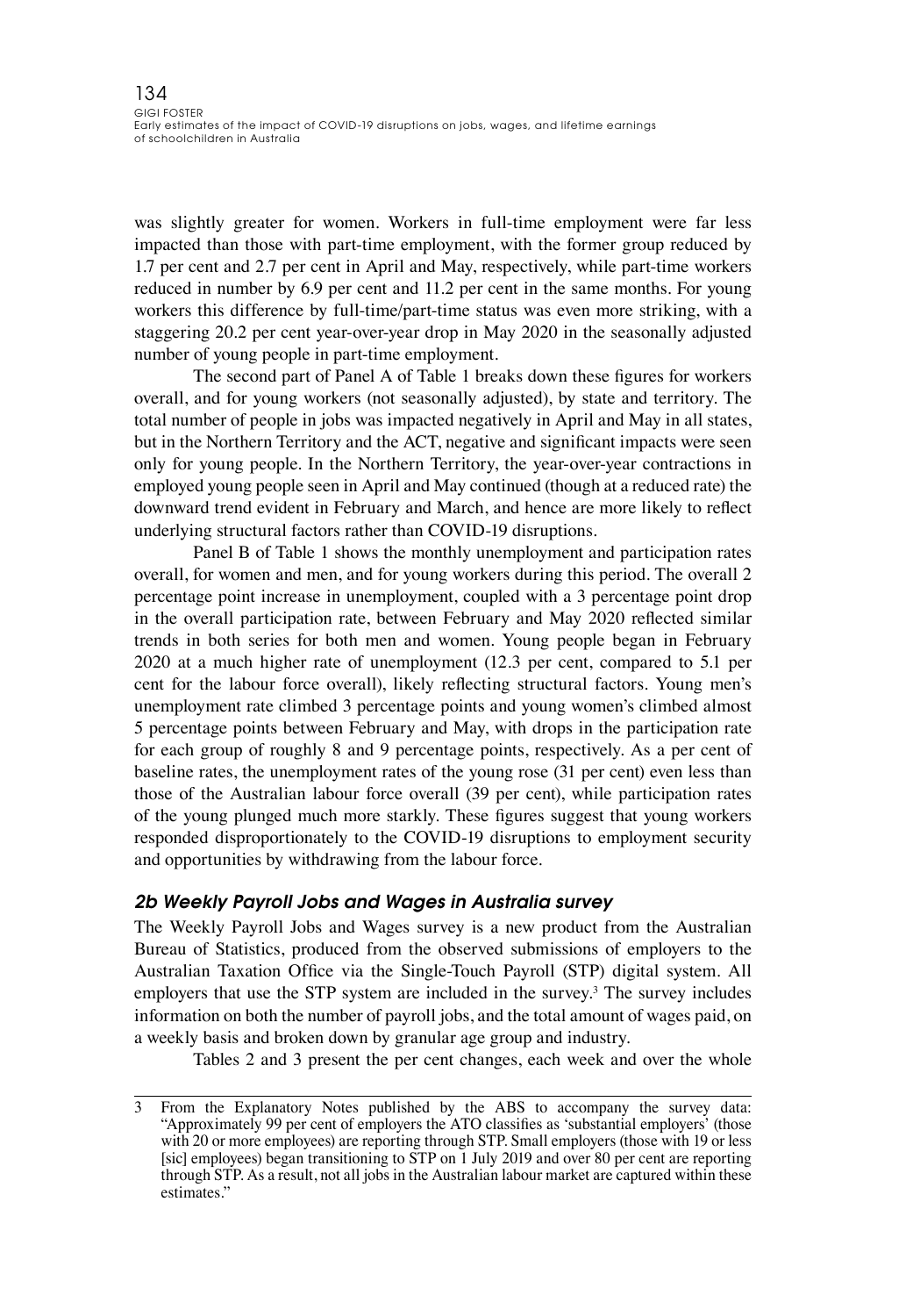period between 14 March and 30 May, in the number of jobs and amount of wages paid, respectively, reported by employers in this new survey. Each table tabulates figures for the labour force as a whole, for men and women separately, for each of seven age-range buckets, and for eleven selected industries. The included industries are ranked by total per cent decrease in the quantity in focus on each table (jobs for Table 2, and wages for Table 3) and are selected for inclusion based on either witnessing large reductions, being the least affected (*Financial & insurance services*), or being of particular interest due to the nature of the COVID-19 disruptions (e.g. *Health care & social assistance* and *Education & training*).

Table 2, tabulating losses in numbers of jobs, shows that aggregate losses commenced at the start of the period and continued to occur on a weekly basis through mid-April, after which job numbers began to recover. This basic pattern held true for both men and women, for each age group, and for most negatively affected industries. However, the magnitude of job loss varied substantially by age group and industry. While jobs of people aged 40-49 and 50-59 were lost week-over-week by a maximum of 1.7 per cent and 1.6 per cent, respectively (observed in the week of 28 March to 4 April), people in every other age group experienced far more dramatic maximum weekly job losses. Jobs in the youngest age group (aged under 20 years) fell week-overweek by 7.4 per cent, 9.9 per cent, and 7.6 per cent in succession between mid-March and mid-April. Total job losses over the 14 March to 30 May period were 3.9 per cent for those in their 50s, as compared with 16.5 per cent for workers under 20 years old, between 12 and 13 per cent for workers aged 20-29 or over 70, and in the mid-single digits for all other age ranges. Looking across industries, in the bottom section of Table 2, reveals that the largest job losses by far occurred in the *Accommodation & food services* industry, with a total net decline of 29.1 per cent over the period and the largest contractions in the final week of March and the first week in April. *Arts & recreation* was the second worst-off industry, with equivalent timing and a total net loss over the period of 26.3 per cent of jobs in existence as at 14 March. *Education & training* and *Health care & social assistance* both lost 4.7 per cent of jobs over the period, with the biggest week-over-week losses in the former industry (and in *Administrative & support services*) commencing about a week later in the observation window than jobs in the most affected industries. *Finance & insurance services*, the least-affected industry and one of only two industries not to lose jobs during the period (the other being *Electricity, gas, water & waste services*, for which figures are not separately tabulated on the table), gained on net 0.5 per cent more jobs.

Table 3 shows equivalent breakdowns by worker and industry type for per cent changes in total payroll wages paid week-by-week, and in total, over the same period – where the underlying wage totals feeding into the percentage changes in Table 3 include JobKeeper payments.<sup>4</sup> The top rows of Table 3 show a net decline in total wages of 8.3 per cent over the period, with a steeper decline for men (-9.8 per cent) than for women (-5.9 per cent). The pattern of loss in wages by age group contrasts with the pattern of job loss shown in Table 2, with wages declining most in mid-life age ranges (between 30 and 59) and rising for only one group: workers under 20.

<sup>4</sup> This is an unavoidable consequence of the way in which the data are provided by the ABS.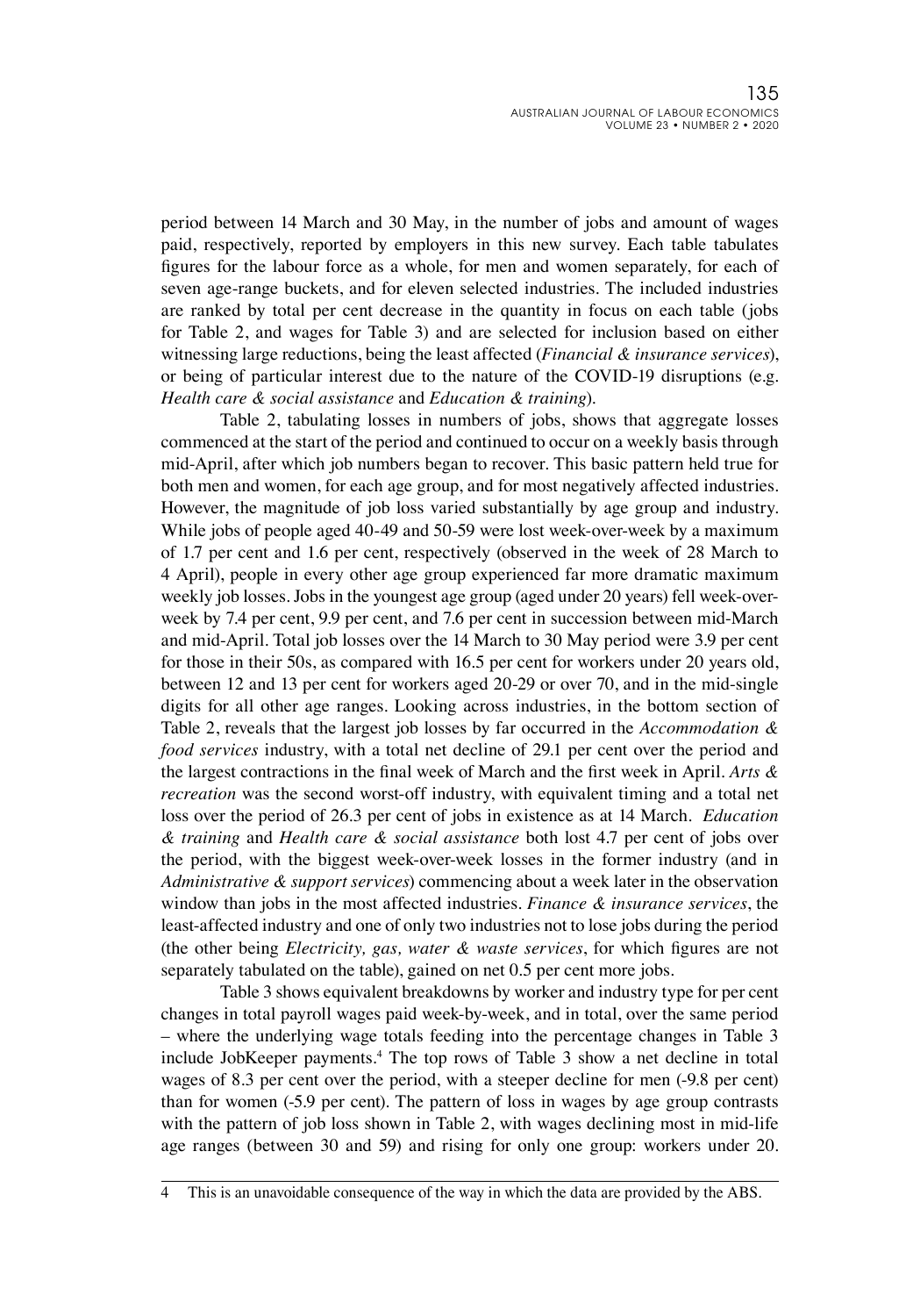| rable 2: Percent change each week in number of payroll jobs                                |                     |                     |                              |          |                     |           |                   |                   |                             |                  |                       |                                             |
|--------------------------------------------------------------------------------------------|---------------------|---------------------|------------------------------|----------|---------------------|-----------|-------------------|-------------------|-----------------------------|------------------|-----------------------|---------------------------------------------|
|                                                                                            | $\frac{14-2I}{Mar}$ | $\frac{21-28}{Mar}$ | $\frac{28 \, Mar}{4 \, Apr}$ | $4 - II$ | $\frac{11-18}{Apr}$ | $18 - 25$ | 25 Apr -<br>2 May | $\frac{2-9}{May}$ | $\frac{\partial - I6}{May}$ | $16 - 23$<br>May | $\frac{23 - 30}{May}$ | change,<br>14 Mar - 30 May<br>Total percent |
| Total                                                                                      | $-0.4%$             | $-2.5\%$            | $-3.0\%$                     | $-2.4%$  | $-0.9%$             | 0.2%      | 0.4%              | 0.3%              | 0.3%                        | $0.0\%$          | 0.4%                  | $-7.5%$                                     |
| Male                                                                                       | $-0.4\%$            | $-2.0\%$            | 2.2%                         | $-1.8\%$ | $-0.6%$             | $0.1\%$   | $0.1\%$           | $0.0\%$           | $0.2\%$                     | $-0.2\%$         | $0.4\%$               | $-6.3%$                                     |
| Female                                                                                     | $-0.5%$             | $2.8\%$             | $-3.5%$                      | $-2.7%$  | $-1.1\%$            | 0.3%      | 0.6%              | $0.6\%$           | 0.3%                        | $0.2\%$          | $0.4\%$               | $-8.0\%$                                    |
| By age group:                                                                              |                     |                     |                              |          |                     |           |                   |                   |                             |                  |                       |                                             |
| Age $<$ 20                                                                                 | $-1.1%$             | $-7.4%$             | $-9.9%$                      | $-7.6%$  | $-1.1%$             | 0.9%      | 2.5%              | 1.7%              | 2.3%                        | 1.1%             | $2.0\%$               | $-16.5%$                                    |
| 20-29                                                                                      | $-0.7%$             | $-4.1%$             | $-5.1%$                      | $-3.6%$  | $-1.4%$             | $0.3\%$   | 0.3%              | 0.7%              | 0.6%                        | $0.1\%$          | $0.1\%$               | $-12.2\%$                                   |
| 30-39                                                                                      | 0.3%                | $-1.9\%$            | $-2.2\%$                     | $-1.7\%$ | $-0.8\%$            | $0.1\%$   | $0.2\%$           | $0.2\%$           | $0.2\%$                     | $-0.1\%$         | $0.3\%$               | $-5.8%$                                     |
| 40-49                                                                                      | 0.3%                | $-1.5%$             | $-1.7%$                      | $-1.4\%$ | $-0.6%$             | $0.2\%$   | 0.3%              | $0.2\%$           | $0.1\%$                     | $-0.1%$          | 0.5%                  | $-4.2%$                                     |
| 50-59                                                                                      | $-0.3%$             | $-1.5%$             | $-1.6\%$                     | $-1.4\%$ | $-0.6%$             | $0.2\%$   | 0.4%              | $0.2\%$           | $0.0\%$                     | $-0.1\%$         | 0.6%                  | $-3.9%$                                     |
| $60 - 69$                                                                                  | $-0.5%$             | $-1.8\%$            | $-2.2\%$                     | $-2.0\%$ | $-1.0\%$            | $0.1\%$   | 0.6%              | $0.4\%$           | $0.0\%$                     | $0.1\%$          | 0.4%                  | $-5.9%$                                     |
| $\overline{5}$                                                                             | $-0.3%$             | $-1.6\%$            | $-3.3%$                      | $-3.6%$  | $-1.1\%$            | $0.0\%$   | $-0.6%$           | $-1.4\%$          | $-0.4\%$                    | $-0.4%$          | $-0.4\%$              | $-12.5%$                                    |
| In selected industries (sorted on total percent decrease in payroll jobs over the period): |                     |                     |                              |          |                     |           |                   |                   |                             |                  |                       |                                             |
| Accommodation & food services                                                              | $-2.7%$             | $-13.5\%$           | $-16.1\%$                    | $-9.2%$  | $-0.8\%$            | 3.6%      | 2.5%              | 1.1%              | 0.7%                        | 1.1%             | $2.1\%$               | $-29.1\%$                                   |
| Arts & recreation services                                                                 | $-3.9%$             | $-8.8%$             | $-9.5%$                      | $-5.3%$  | $-3.7%$             | 3.8%      | 0.9%              | $-0.5%$           | $-0.8\%$                    | $-1.5%$          | $0.0\%$               | $-26.3%$                                    |
| Information media & telecommunications                                                     | $-0.6%$             | $-2.2%$             | $-2.8\%$                     | $-2.6%$  | $-0.6%$             | 0.5%      | $-0.5%$           | $-3.0\%$          | $0.0\%$                     | $0.0\%$          | $0.8\%$               | $-10.5\%$                                   |
| Administrative & support services                                                          | $-0.2%$             | $-1.7%$             | $-4.4%$                      | $-3.1%$  | $-2.2%$             | $0.3\%$   | 0.5%              | 0.5%              | 0.5%                        | $-0.3%$          | $-0.3%$               | $10.1\%$                                    |
| Rental, hiring & real estate services                                                      | $-1.1\%$            | 2.8%                | $-3.6%$                      | $-2.5%$  | $-1.3\%$            | $-0.2\%$  | $-0.1\%$          | $0.2\%$           | 0.3%                        | 0.3%             | 0.9%                  | $10.1\%$                                    |
| Other services                                                                             | $0.1\%$             | $-2.2\%$            | $-3.3%$                      | $-3.7%$  | $-1.2\%$            | $-0.3%$   | $-0.3%$           | $1.2\%$           | 0.7%                        | $-0.1\%$         | $-0.6%$               | 9.7%                                        |
| Agriculture, forestry & fishing                                                            | 0.6%                | $-0.2%$             | $-2.3%$                      | $-3.0\%$ | $-0.7%$             | $0.1\%$   | $-0.6%$           | $-1.3%$           | $-0.6%$                     | $-1.0\%$         | $-1.1\%$              | $-9.5%$                                     |
| Retail trade                                                                               | $0.4\%$             | $-3.8\%$            | 2.8%                         | $-3.6%$  | $-0.3\%$            | 0.6%      | $0.2\%$           | $1.1\%$           | 0.9%                        | 0.6%             | 0.5%                  | $-6.3%$                                     |
| Education & training                                                                       | $0.8\%$             | $-0.7%$             | $-2.1%$                      | $-3.1\%$ | $-3.2\%$            | $-1.3\%$  | 0.6%              | 1.5%              | 0.9%                        | 0.6%             | 1.3%                  | $-4.7%$                                     |
| Health care & social assistance                                                            | $-0.3\%$            | $-1.3\%$            | $-1.8\%$                     | $-1.8\%$ | $-0.8\%$            | 0.3%      | 0.9%              | 0.7%              | $-0.3%$                     | $0.2\%$          | $-0.5%$               | $-4.7%$                                     |
| Financial & insurance services                                                             | 0.4%                | $-0.5\%$            | $-0.6\%$                     | 0.3%     | $0.1\%$             | $0.2\%$   | 0.5%              | $-0.4%$           | $-0.1\%$                    | $-0.2\%$         | $1.0\%$               | 0.5%                                        |
| Source: Australian Bureau of Statistics Weekly Payroll Jobs and Wages Survey,              |                     |                     |                              |          |                     |           |                   |                   |                             |                  |                       |                                             |

Table 2: Percent change each week in number of payroll jobs

GIGI FOSTER Early estimates of the impact of COVID-19 disruptions on jobs, wages, and lifetime earnings of schoolchildren in Australia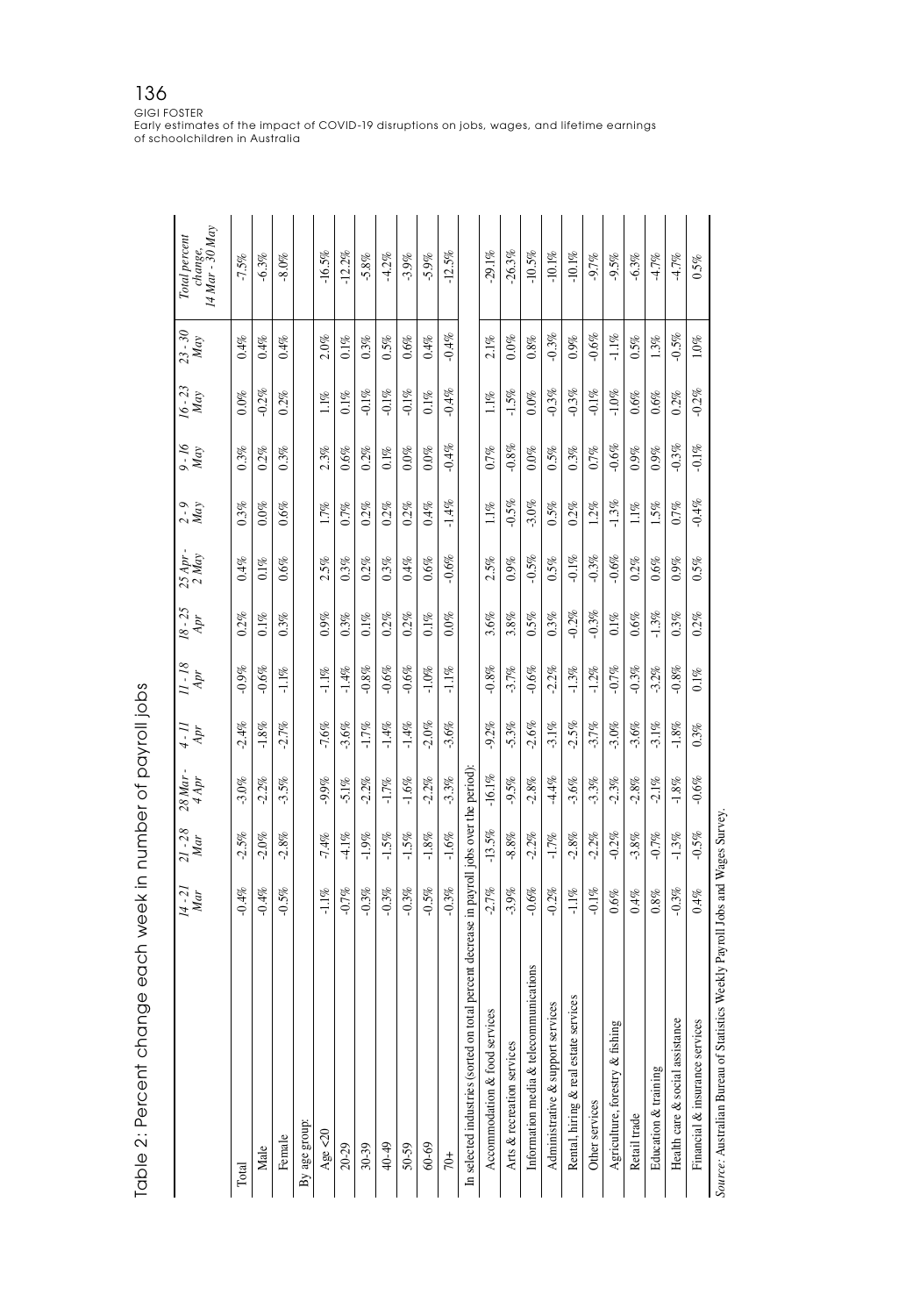|                                                                                           | $\frac{14-21}{Mar}$ | $\frac{21-28}{Mar}$ | $\begin{array}{c} 28\,Mar \\ 4\, Apr \end{array}$ | $4 - II$ | $\frac{11-18}{Apr}$ | $\frac{18-25}{Apr}$ | 25 Apr -<br>2 May | $\frac{2}{May}$ | $\frac{9.16}{May}$ | $\frac{16-23}{Max}$ | $\frac{23-30}{Max}$ | 14 Mar - 30 May<br>Total percent<br>change, |
|-------------------------------------------------------------------------------------------|---------------------|---------------------|---------------------------------------------------|----------|---------------------|---------------------|-------------------|-----------------|--------------------|---------------------|---------------------|---------------------------------------------|
| Total                                                                                     | $0.1\%$             | $-1.1\%$            | $-1.8\%$                                          | $-2.7%$  | $-0.3%$             | 0.4%                | 0.3%              | $-2.0%$         | $-1.3%$            | $-0.7%$             | 0.7%                | $-8.3%$                                     |
| Male                                                                                      | $0.1\%$             | $-1.1%$             | $-2.0%$                                           | $-3.5%$  | $-0.5%$             | $0.0\%$             | $-0.1\%$          | $-2.1\%$        | $-0.8%$            | $-1.0\%$            | 0.9%                | $-9.8%$                                     |
| Female                                                                                    | $-0.4\%$            | $-1.2\%$            | $-1.4\%$                                          | $-1.3\%$ | $0.0\%$             | 0.9%                | 0.9%              | $-1.8\%$        | $-2.0\%$           | $-0.1\%$            | 0.3%                | $-5.9%$                                     |
| By age group:                                                                             |                     |                     |                                                   |          |                     |                     |                   |                 |                    |                     |                     |                                             |
| Age $<$ 20                                                                                | $-3.1%$             | 2.6%                | 0.9%                                              | 11%      | 4.9%                | 9.3%                | 0.7%              | $-2.0%$         | $-4.5%$            | $-1.3%$             | 2.8%                | 5.4%                                        |
| $20 - 29$                                                                                 | $-1.1%$             | $-2.6%$             | $-1.7%$                                           | $-2.3%$  | 0.3%                | 1.9%                | 0.5%              | $-1.3%$         | $-1.5\%$           | $-0.6%$             | $0.8\%$             | $-7.5%$                                     |
| $30 - 39$                                                                                 | $0.0\%$             | $-1.2\%$            | $-1.4%$                                           | $-2.5%$  | $-0.8\%$            | $-0.3%$             | 0.6%              | $-1.9%$         | $-1.1\%$           | $-0.7%$             | 0.7%                | 8.3%                                        |
| 40-49                                                                                     | $0.2\%$             | $-1.0\%$            | $-2.3%$                                           | $-2.8\%$ | $-0.6%$             | $-0.5%$             | $0.3\%$           | $-2.3%$         | $-1.0\%$           | $-0.6%$             | 0.6%                | $-9.5%$                                     |
| 50-59                                                                                     | $0.1\%$             | $-1.0\%$            | $-1.9%$                                           | $-2.6%$  | $-0.4%$             | $-0.1\%$            | 0.3%              | $-2.0\%$        | $-1.3%$            | $-0.6%$             | 0.7%                | $-8.6%$                                     |
| $60 - 69$                                                                                 | $0.1\%$             | $-0.9%$             | $-1.5\%$                                          | $-2.7%$  | $-0.3%$             | 0.6%                | 0.8%              | $-1.9%$         | $-1.7%$            | $-0.4%$             | $0.2\%$             | $-7.7%$                                     |
| $\overline{6}$                                                                            | 13%                 | 3.4%                | $-2.1\%$                                          | $-5.3%$  | $0.8\%$             | $3.1\%$             | $-2.4%$           | $-3.6%$         | $-1.1\%$           | $-1.2\%$            | $-0.1\%$            | $-7.2%$                                     |
| In selected industries (sorted on total percent decrease in payroll jobs over the period) |                     |                     |                                                   |          |                     |                     |                   |                 |                    |                     |                     |                                             |
| Accommodation & food services                                                             | $7.0\%$             | $-11.8%$            | $-7.2%$                                           | $-5.3%$  | 1.9%                | 14.6%               | $-4.3%$           | $-2.7%$         | $-5.0%$            | $-0.8%$             | 0.9%                | $-25.4%$                                    |
| Arts & recreation services                                                                | $-4.1%$             | $-4.6%$             | $-2.1\%$                                          | $-1.3\%$ | 15.7%               | $0.9\%$             | $-2.1\%$          | $-10.8\%$       | $-4.8\%$           | $-2.1%$             | 2.4%                | $-14.0\%$                                   |
| Information media & telecommunications                                                    | 0.8%                | $0.1\%$             | $-3.0%$                                           | $-3.0%$  | $-2.0%$             | 0.7%                | 0.5%              | $-7.8%$         | $-0.6%$            | $0.2\%$             | 1.7%                | $-12.0\%$                                   |
| Administrative & support services                                                         | 2.1%                | 0.9%                | $-3.3%$                                           | $-6.0\%$ | $-3.5%$             | 3.3%                | 5.6%              | $-0.5%$         | $-3.8%$            | $-2.3%$             | $-0.1\%$            | $-8.1\%$                                    |
| Rental, hiring & real estate services                                                     | $-0.6%$             | $-0.7%$             | $-0.6%$                                           | $-3.5%$  | $-1.0\%$            | $1.2\%$             | $-0.2%$           | $-6.3%$         | $-0.7%$            | $-2.9%$             | 0.9%                | $-13.7%$                                    |
| Other services                                                                            | 0.7%                | 1.8%                | $1.0\%$                                           | $-4.0%$  | $-1.2\%$            | $1.8\%$             | $-0.2%$           | $-0.5%$         | $-2.1%$            | $-0.5%$             | $-0.6%$             | $4.0\%$                                     |
| Agriculture, forestry & fishing                                                           | 2.2%                | 2.2%                | $-1.4%$                                           | $-4.6%$  | $-0.3%$             | 2.6%                | $-0.9%$           | $-2.1%$         | $-1.1%$            | $-1.3%$             | $-1.7%$             | $-6.4%$                                     |
| Retail trade                                                                              | $-0.6%$             | $-2.5%$             | $-1.7\%$                                          | 0.9%     | $1.2\%$             | $2.0\%$             | $-1.9%$           | $-1.4%$         | $-2.2\%$           | $-1.7%$             | 3.6%                | $-4.3%$                                     |
| Education & training                                                                      | $2.2\%$             | $-0.3%$             | $-1.3\%$                                          | $-1.8\%$ | $-1.8\%$            | $-1.0\%$            | 1.9%              | $1.0\%$         | 0.8%               | $-0.2%$             | $1.2\%$             | 0.7%                                        |
| Health care & social assistance                                                           | $-0.8%$             | $-0.9%$             | $0.0\%$                                           | $1.0\%$  | $0.1\%$             | $-0.4%$             | 0.7%              | $-0.4%$         | $-2.0\%$           | $1.7\%$             | $-2.4%$             | $-3.4%$                                     |
| Financial & insurance services                                                            | 6.6%                | 0.9%                | $-7.1\%$                                          | $-1.7%$  | $-2.9%$             | $-3.5%$             | $0.0\%$           | $-3.4%$         | $0.1\%$            | 0.9%                | 2.4%                | $-8.1%$                                     |
| Course Australian Bureau of Statistics Weekly Payroll Jobs and Wages Survey               |                     |                     |                                                   |          |                     |                     |                   |                 |                    |                     |                     |                                             |

| l<br>くろくらく<br>)     |
|---------------------|
| l                   |
| .<br>.<br>.         |
|                     |
| ころうろ りょうこう サミリ<br>١ |
| ı                   |
|                     |
| 1<br>Ì<br>I         |

ig. *Source:* Australian Bureau of Statistics Weekly Payroll Jobs and Wages Survey.É í<br>D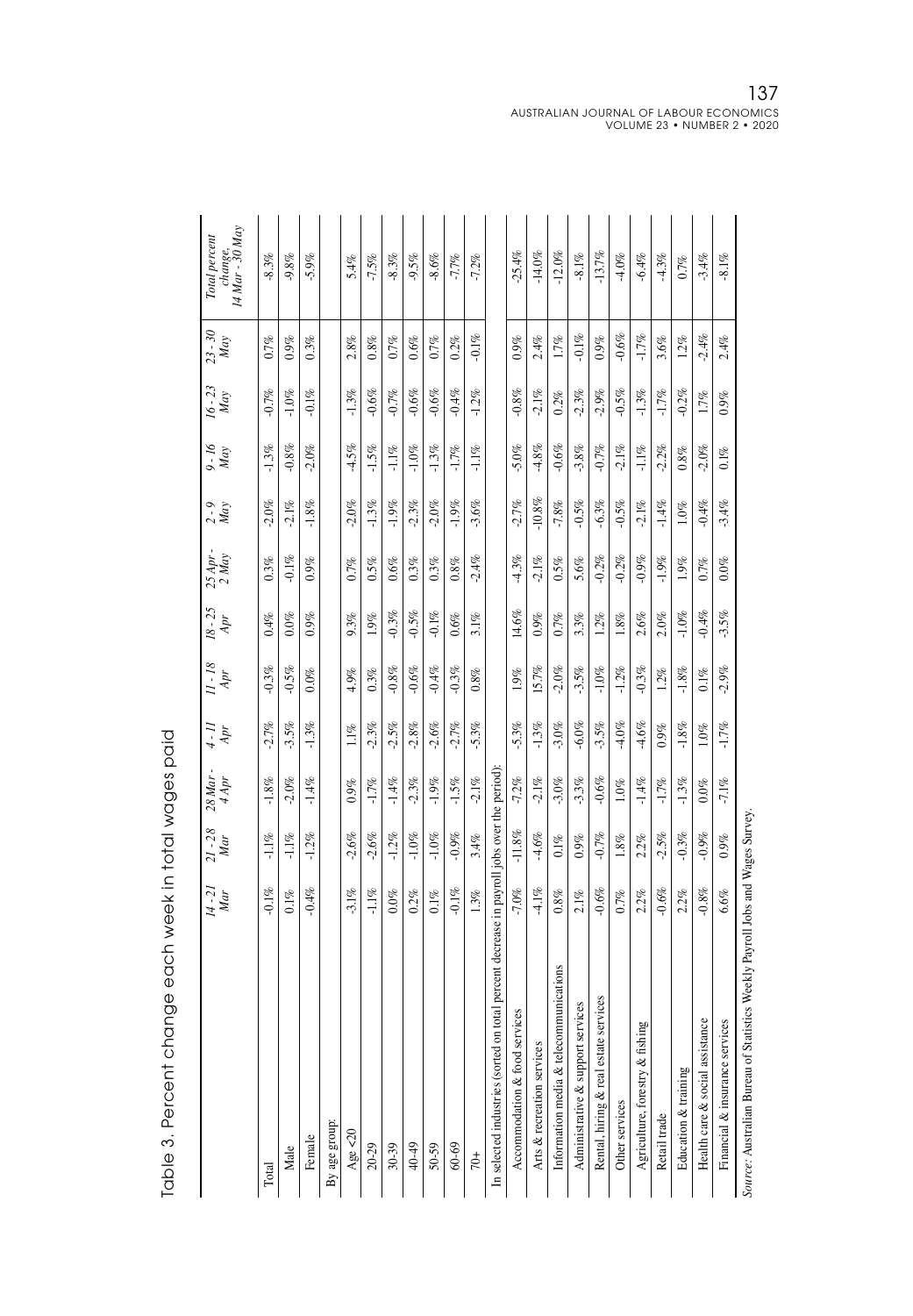Patterns in wage changes by industry are similar to the patterns in job losses shown in Table 2, except that the industry least affected by job losses (*Financial & Insurance Services*) did see a substantial wage contraction (-8.1 per cent), and that the *Education & Training* industry saw a net increase in wages paid (+0.7 per cent), in spite of job losses. Many education providers are likely to have responded to the COVID-19 disruptions by cancelling or failing to renew contracts for casual front-line teaching staff, but these data indicate that any such reductions did not translate into savings in terms of the total wage bill across the industry.

Figures 1 and 2 show graphically the patterns of movement in jobs and payroll wages, respectively, for selected worker types and industries over this period. Figure 1 demonstrates visually the disproportionate job losses for young workers and for workers in *Accommodation & Food Services* and *Arts & Recreation*. Figure 2 shows visual evidence in the series for young workers and for these two most heavily affected industries that JobKeeper payments kicked in (retroactively) around the second to third weeks in April, with total wages pushed higher than initial levels – and remaining higher than starting levels for the youngest workers even at the end of the period. The numbers in Figure 2 are underestimates of the gain in wages per employed young worker over this period, since the substantial job losses early in the period meant that the larger total wage payouts starting in mid-April were made to a smaller number of people (i.e., only to those still employed or on JobKeeper).



Figure 1: Trends in Number of Jobs for Selected Worker Types and Industries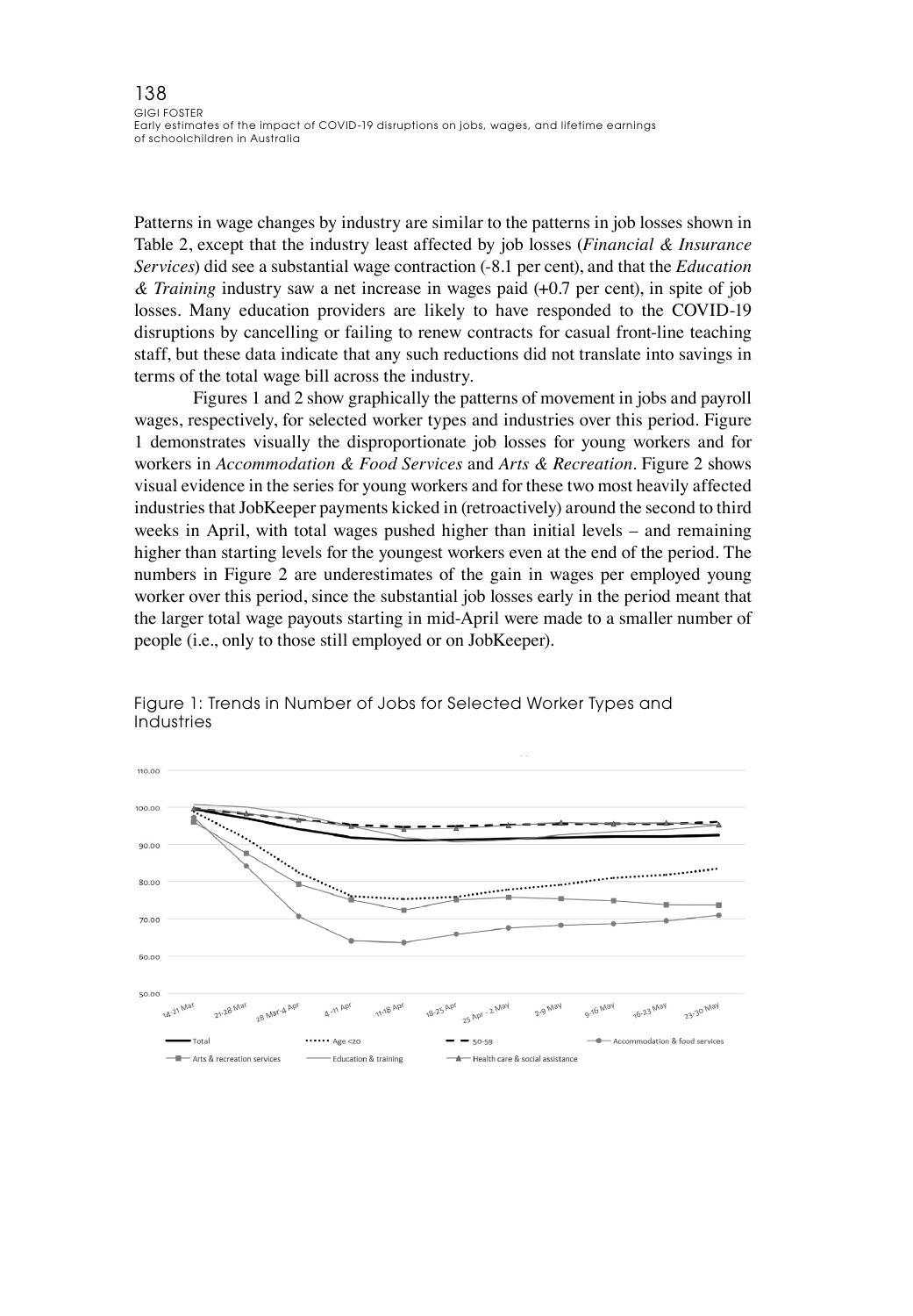



The evidence reviewed in this section indicates that mid-life workers were mostly likely to hold on to their jobs during this period and young workers were most likely to lose their jobs, which often caused these latter workers to leave the labour force. The youngest workers who did remain in jobs saw a net rise in pay over the period, reflecting the impact of Jobkeeper's flat-payment structure that mechanically increased the wages of workers previously earning less than \$1500 per fortnight. The impacts on both jobs (negatively) and wages (positively) were particularly dramatic for workers in *Accommodation & food services* and *Arts & recreation*, with the total wage bill in these industries still substantially lower at the end of the period notwithstanding JobKeeper, perhaps due not only to the smaller worker group but to the gradual reignition of some activity – accompanied by workers coming off JobKeeper and back onto their lower-income regular jobs – in these sectors starting in May.

### 3. Estimating the impact on schoolchildren's later-life wages

While immediate effects of COVID-19 policies on jobs and wages can be tabulated, we have yet to witness the longer-run impact on the Australian labour market of policy decisions made in the first half of 2020. One type of COVID-19 policymaking likely to have significant long-run effects on labour market outcomes is mandates to disrupt primary and secondary education for extended periods.

Gauging the likely size of the long-run impacts of these disruptions is challenging at best, given the far-future nature of the required projections and the multi-faceted nature of the impacts. For the purposes of this paper, I make no attempt to estimate anything but the impact on future wage outcomes, meaning that adult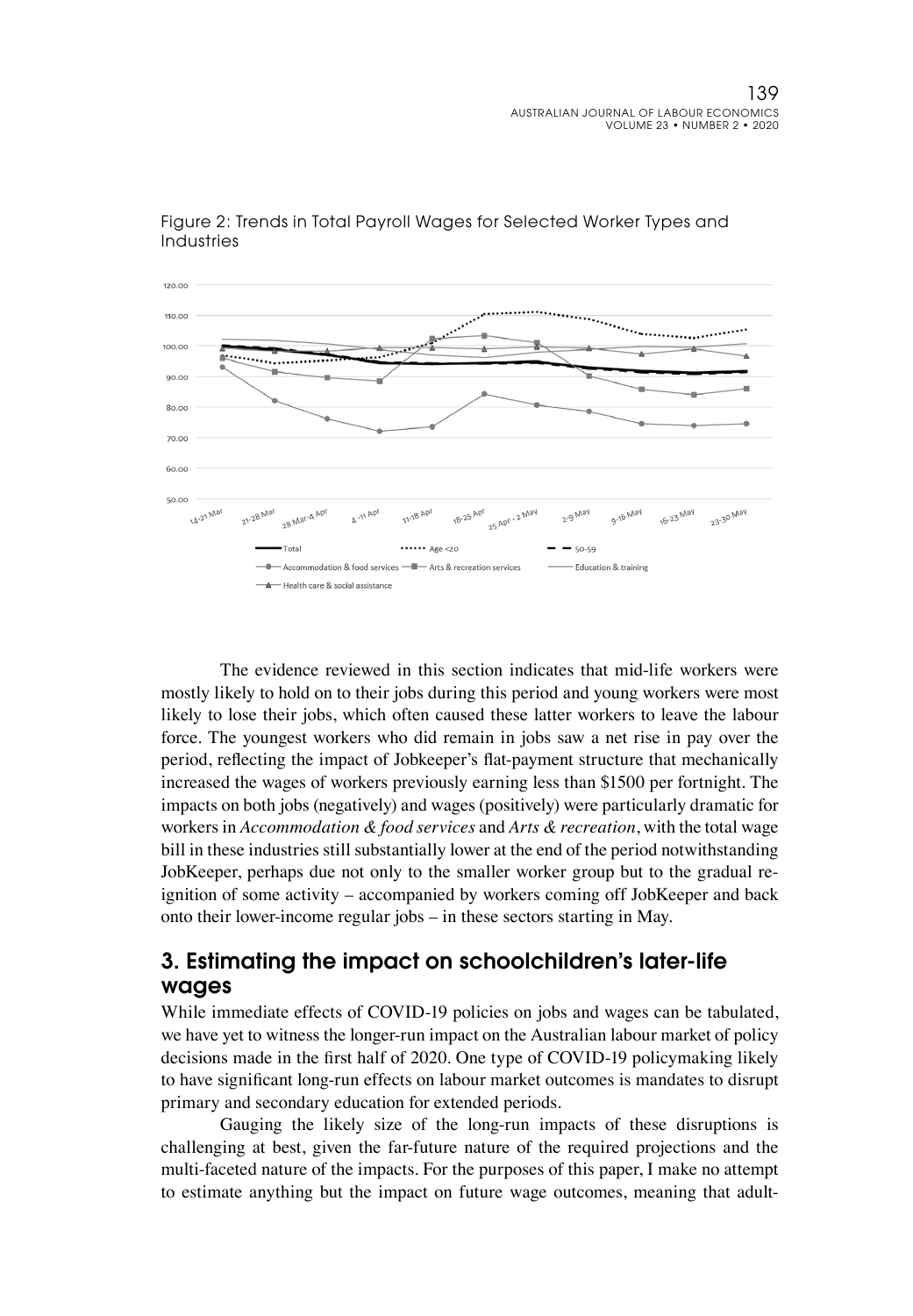era negative impacts from phenomena such as increased domestic violence, reduced mental health, or the development of less healthy habits due to the experiences of children during this period are completely excluded from my estimates.

To deliver rough estimates of the lifetime wage impact of COVID-19 disruptions on Australian schoolchildren, I proceed as follows.

- 1. Estimate the raw number of pupil-days conducted online, by state, recognising the potential for differences across school sector (public/independent/Catholic) where these can be reliably observed. Tabulate disrupted pupil-days by year level and by socio-economic advantage, the latter proxied imperfectly, due to data limitations, by Indigenous/TSI status.
- 2. Take the estimate from prior research, also used in Psacharopoulos *et al*. (2020), that every year of schooling yields approximately 9 per cent more future earnings, and assume a linear reduction in learning for each day disrupted. Using these figures together with the result of Step 1, plus conservative parameters for the length of working life (45 years), the appropriate yearly discount rate for wages earned across that working life (3 per cent), the initial annual wage (AUD\$52,000) and the yearly increase in that wage (1 per cent), calculate a rough baseline estimate of the future earnings losses that will be suffered by the "coronavirus cohort" of Australian schoolchildren who have been directly impacted by the COVID-19-related school closures.
- 3. Explore the sensitivity of this baseline estimate to changes in the assumptions.

Because school closures are enacted and enforced at a state or territory level, and because the fraction of the student body that is advantaged differs across regions, I construct separate estimates for Step 1 for each state and territory.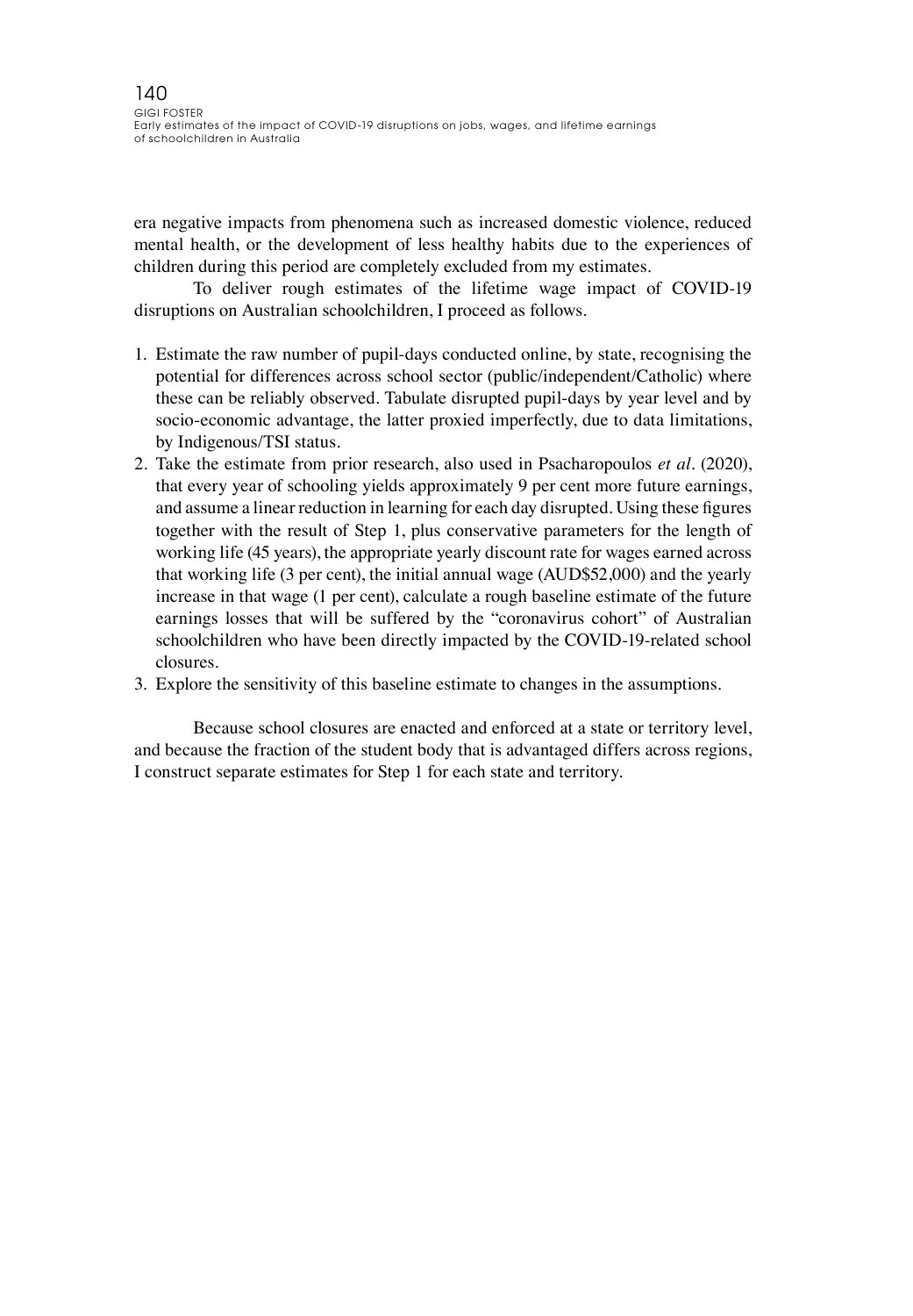

#### Table 4: School Disruption Patterns by State and Territory

*Notes:* Dark shading indicates all children advised or required to learn online (with some exceptions for children of "essential workers"); light shading indicates phased return to school, with distinctions in fraction of learning online for different year levels (i.e., earliest and/or most advanced year levels versus other children); H = normal school or public holiday (public schools); HH = additional school holiday; \* = normal pupil-free day (public schools); \*\* - additional pupil-free day (public schools); BACK = normal schooling resumes for all year levels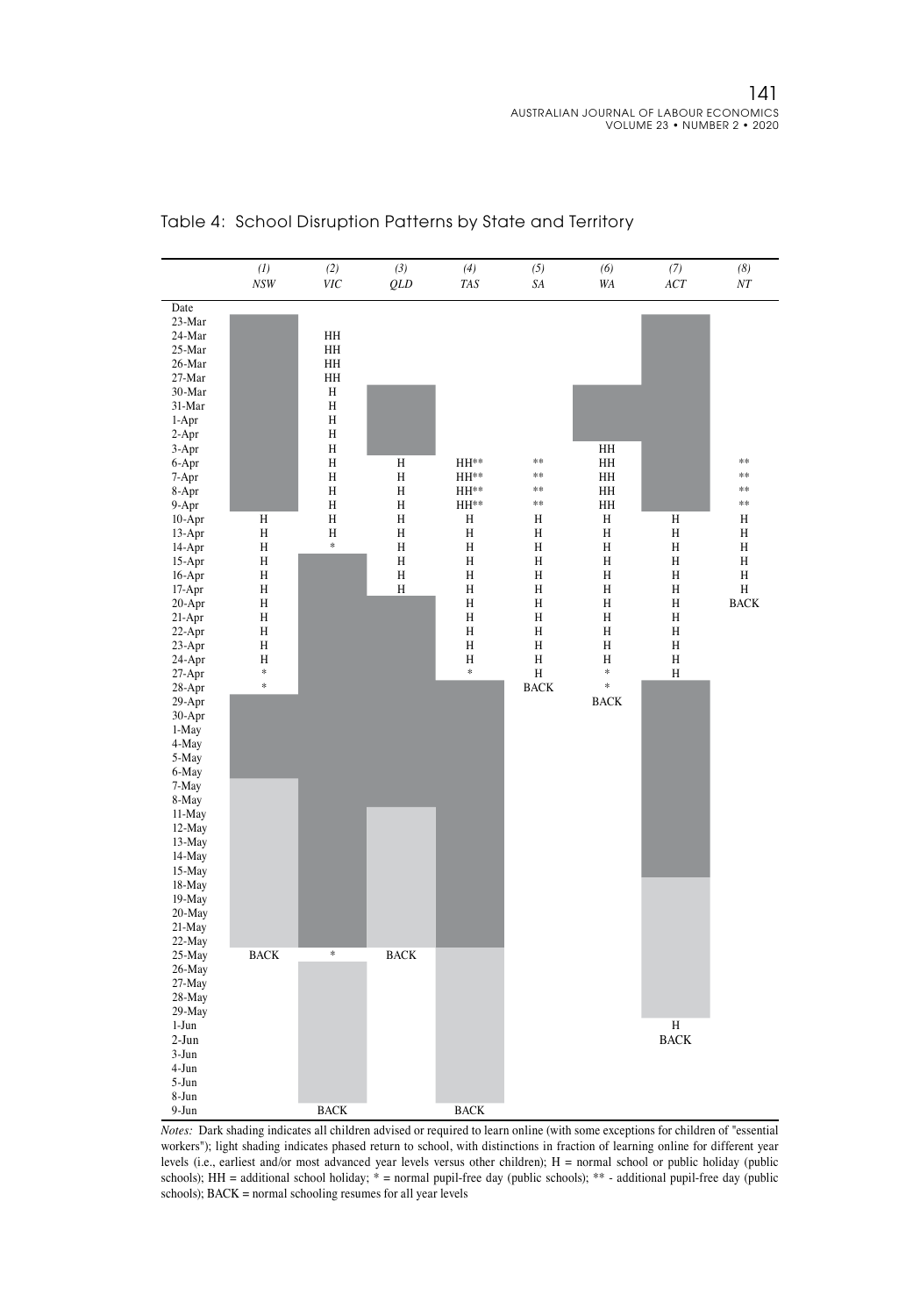Table 4 tabulates in a visual format, the main schooling disruptions in each Australian state and territory, based on data gathered from the websites of each of the eight state- and territory-level Departments of Education. The table shows that schooling in South Australia, Western Australia, and the Northern Territory was substantially less disrupted than schooling in other states and the ACT. Of the more affected states and the ACT, between 20 and 28 days were disrupted for students in all year levels, with an additional 10 to 12 days partially or fully disrupted for portions of students (defined by year level) before schools reopened for all year levels. By contrast, students in South Australia, Western Australia and Northern Territory each lost between 4 and 9 days of normal schooling, regardless of year level, across the whole period.

The full impact of the disruptions shown in broad brush on Table 4 depends on a number of factors. First, the detailed nature of the disruptions was slightly different in each state (e.g., during the partial school closures that followed wholesale closures in a number of states, some allowed only Year 11 and/or Year 12 students back, and others allowed back students in other selected years of schooling as well, most frequently including the youngest students). Second, the number and type of enrolments affected differed by state and territory, with different fractions of students socio-economic advantaged/disadvantaged, and different quantities of enrolment in different sectors (public, independent, and Catholic). Third, the impact of each disrupted pupil-day depends on the effectiveness with which the online learning on that day substituted for the in-person learning which would have occurred in the absence of the disruption.

On the first point, while for expositional simplicity not all idiosyncrasies of school disruptions are depicted on Table 4, the policy idiosyncrasies made public on the websites of the Departments of Education in each state and territory inform estimates in the sub-sections below of the state- or territory-level impact of disruptions on students of different types, and are available in detailed form upon request from the author. On the second point, Table 5 shows student enrolment levels by state and territory in 2019, grouping together student numbers for the least-affected regions of South Australia, Western Australia, and the Northern Territory. The enrolment numbers shown in Table 5 are used (with breakouts by school sector when appropriate) in each sub-section below.

On the final point – to what extent does online learning substitute for in-person learning? – I apply a range of estimates in Section 2G in order to generate rough whole-of-country estimates for the future wage losses of the Australian schooling disruptions during this period. To be conservative, I assume that extra holidays are equivalent to disrupted school days in terms of their net effect on children relative to the counterfactual benefit of school (though in reality, extra holidays are unlikely to replace normal schooling as completely as does disrupted schooling).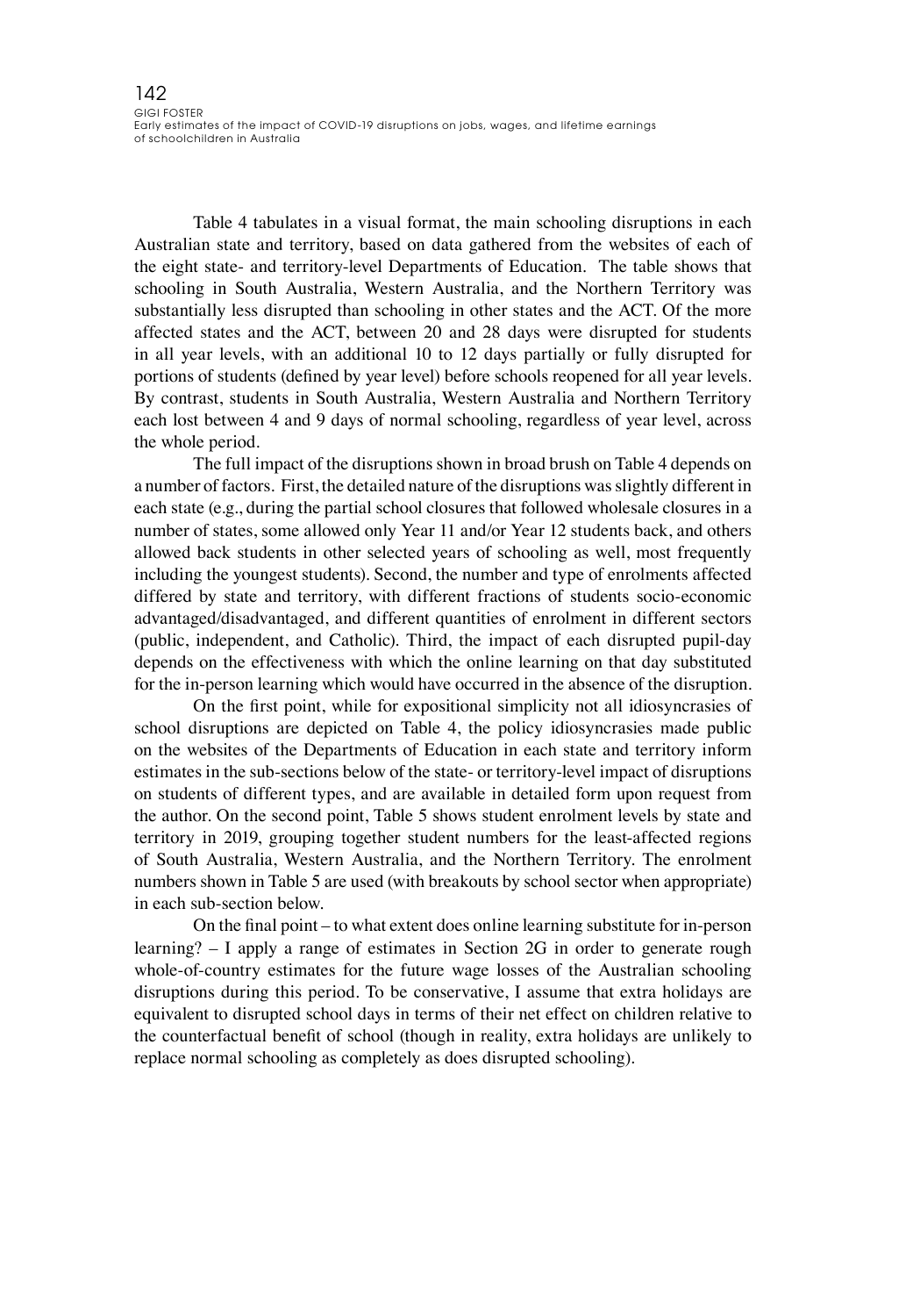|                    |              | <b>NSW</b>  |                  | УC        |              | GТÕ         |              | TAS       |                 | ACT       |        | SA/WA/NT  |
|--------------------|--------------|-------------|------------------|-----------|--------------|-------------|--------------|-----------|-----------------|-----------|--------|-----------|
| Grade              | <b>A/TSI</b> | $Non-A/TSI$ | A/TSI            | Non-A/TSI | <b>A/TSI</b> | $Non-A/TSI$ | <b>A/TSI</b> | Non-A/TSI | <b>A/TSI</b>    | Non-A/TSI | A/TSI  | Non-A/TSI |
| Pre-year           | 6,800        | 93,476      | 1,584            | 79,510    | 6,070        | 60,709      | 580          | 5,781     | 193             | 5,972     | 4,862  | 128,011   |
| Year 1             | 6,706        | 94,385      | 1484             | 80,222    | 6,063        | 60,988      | 612          | 5,701     | 204             | 5,810     | 4,819  | 29,020    |
| Year <sub>2</sub>  | 6,323        | 93,277      | 1,347            | 77,765    | 6,054        | 60,809      | 576          | 5,904     | 182             | 5,681     | 4,893  | 127,466   |
| Year <sub>3</sub>  | 6,015        | 92,730      | 1,347            | 77,251    | 6,029        | 61,932      | 620          | 5,772     | 195             | 5,653     | 4,935  | 126,903   |
| Year 4             | 6,042        | 92,257      | ,367             | 77,436    | 6,019        | 63,748      | 659          | 5,993     | 182             | 5,711     | 4,872  | 126,385   |
| Year 5             | 5,951        | 91,872      | 1,398            | 76,521    | 5,966        | 62,925      | 715          | 6,147     | 164             | 5,447     | 5,013  | 125,477   |
| Year 6             | 6,104        | 92,312      | 1,350            | 77,443    | 5,989        | 63,383      | 668          | 6,100     | 169             | 5,321     | 4,725  | 26,795    |
| Ungraded primary   | 1,784        | 10,097      | $\overline{311}$ | 5,595     | 4            | 175         | $\circ$      | $\equiv$  | $\circ$         | $\circ$   | 975    | 10,134    |
| Year <sub>7</sub>  | 6,088        | 89,503      | 1,342            | 75,430    | 5,865        | 62,724      | 621          | 6,030     | 193             | 5,558     | 4,065  | 122,962   |
| Year <sub>8</sub>  | 5,635        | 86,334      | .290             | 72,918    | 5,426        | 61,216      | 612          | 5,864     | 172             | 5,343     | 4,458  | 118,478   |
| Year <sub>9</sub>  | 5,467        | 83,328      | 1,181            | 70,334    | 5,211        | 58,647      | 561          | 5,449     | 182             | 5,063     | 3,965  | 113,921   |
| Year 10            | 5,203        | 83,461      | 1127             | 70,772    | 4,619        | 58,063      | 508          | 5,584     | $\overline{6}$  | 5,106     | 3,575  | 113,218   |
| Year 11            | 3,557        | 73,447      | 985              | 65,529    | 3,866        | 51,802      | 414          | 4,967     | 143             | 4,904     | 3,358  | 102,098   |
| Year <sub>12</sub> | 2,364        | 63,955      | 680              | 56,818    | 2,208        | 36,145      | 326          | 4,309     | $\overline{11}$ | 4,383     | 2,309  | 89,204    |
| Ungraded secondary | 2,561        | 13,378      | 391              | 6,680     | 3            | 51          | $\circ$      | $\approx$ | $\circ$         | $\circ$   | 157    | 13,548    |
| TOTAL              | 76,600       | 1,153,812   | 17,184           | 970,224   | 69,392       | 763,317     | 7,472        | 73,622    | 2,257           | 69,952    | 56,981 | 1,573,620 |
|                    |              |             |                  |           |              |             |              |           |                 |           |        |           |

| へいい こくせい<br>֧֚֚֝֝֝<br>֧֖֖֦֧֖֚֚֚֚֚֚֚֚֚֚֚֚֚֚֚֚֚֚֝֝֝֬֝֝֝֝֝֝֬֝֓֝֬֝<br>֧֧֝֬ <u>֖֚</u> |
|----------------------------------------------------------------------------------|
| .<br>2<br>$\frac{1}{2}$                                                          |
| )<br> <br> <br>ı                                                                 |
| ;<br>;<br>;<br>$\frac{1}{2}$<br>$\overline{a}$<br>I                              |

Source: Australian Bureau of Statistics, 4221.0 Schools, Australia, 2019, Table 42b. *Source:* Australian Bureau of Statistics, 4221.0 Schools, Australia, 2019, Table 42b.

143<br>australian journal of labour economics<br>volume 23 • number 2 • 2020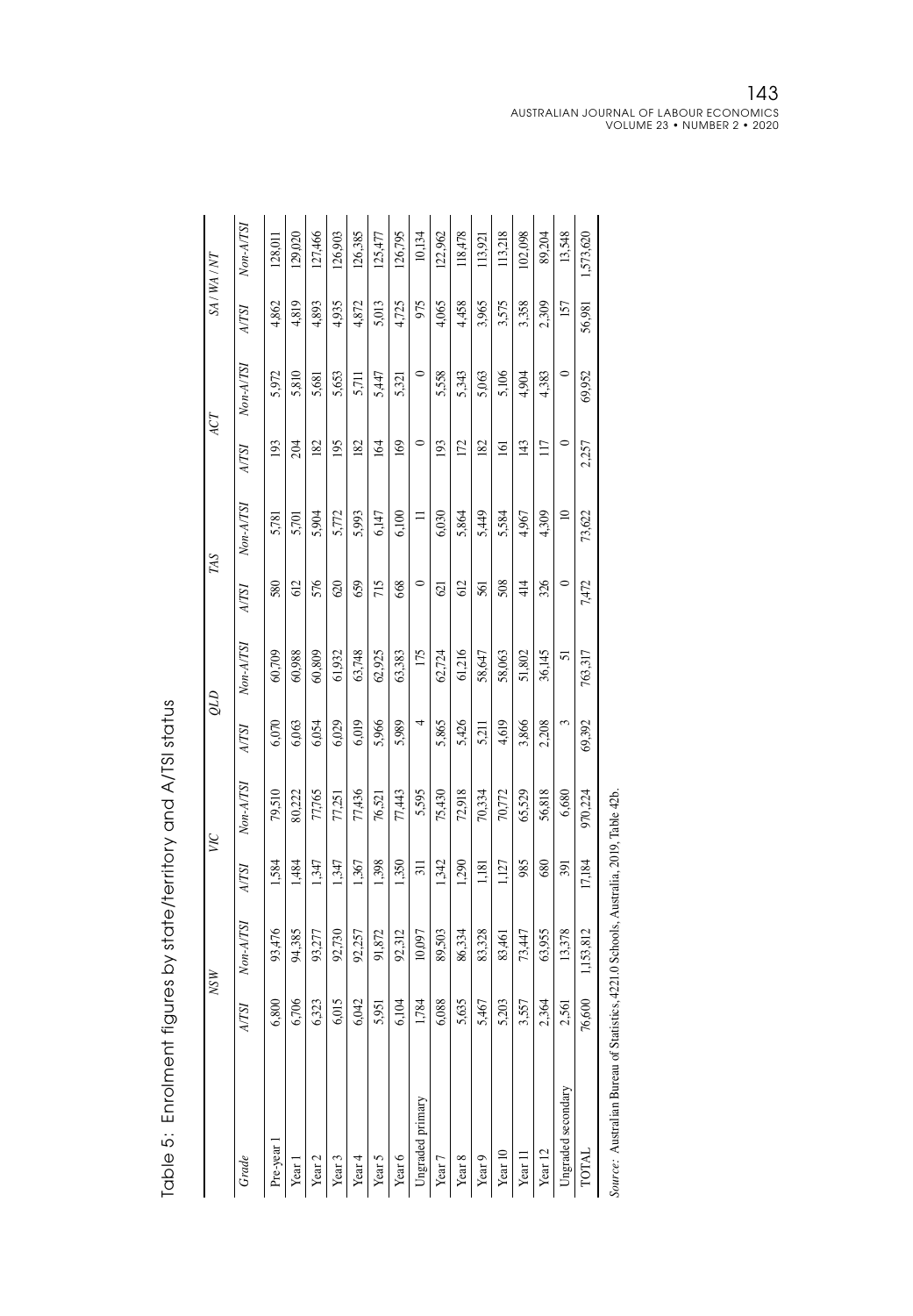#### *3a New South Wales*

Table 4 shows that New South Wales was the first state to move students online, on 23 March. Starting earlier in March, a smattering of individual schools in the state had closed due to local diagnoses of the virus, and on 15 March the state's Department of Education had banned assemblies, gatherings, excursions, and inter-school sports and activities involving more than three schools. Starting on 23 March, parents were encouraged (though not required) to keep their children home to learn online, and online platforms were also used for pupils who attended school in person.

In terms of differences between school sectors, while there may have been individual variation in the choices of principals in independent and Catholic schools, during the period only a single day (28 April) was clearly scheduled as in session for private schools but not for public schools, with no impact on this difference due to the virus.

The partial reopening of New South Wales schools shown on Table 4 as spanning the period 7 to 22 May involved Year 12 students attending school for 2 days per week and all other students attending 1 day per week.

Conservatively ignoring all impacts on normal schooling prior to 23 March and the evidently small differences between sectors, and multiplying the appropriate number of disrupted days by the pupils enrolled in each year level in New South Wales schools, yields a total of approximately 35 million pupil-days disrupted for non-ATSI students and 2.3 million days disrupted for ATSI students. These totals and the breakdown of disrupted days by year level are shown in the first two columns of Table 6.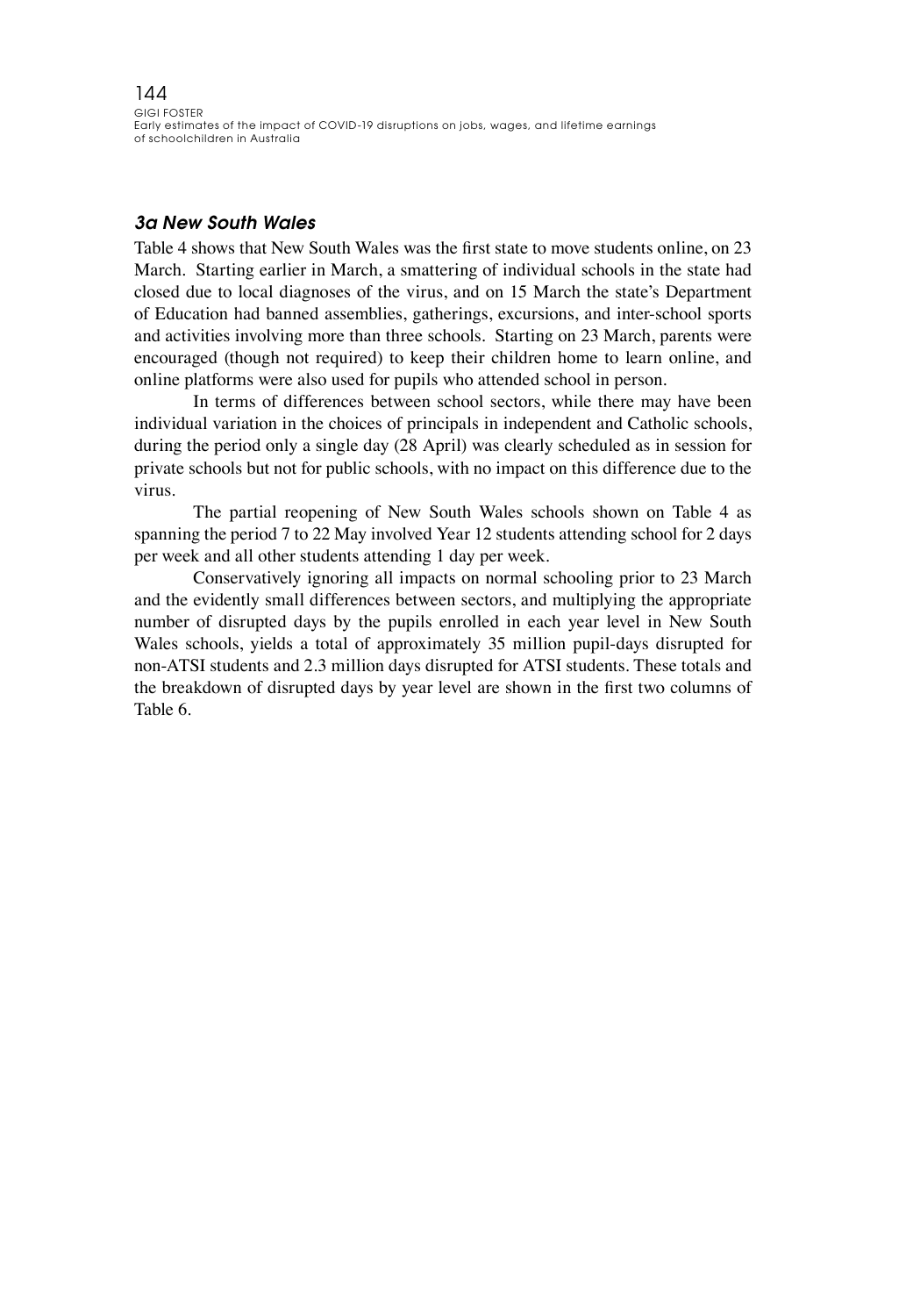|                | NOT-<br>A/TSI | 9012              | 8664    | 8752              | 8276              | 8276    | 7852    | 8264    |         | 7288    | 7332              | 6628              | 6520    | 6568    | 5156               | 268     | 98,856       |
|----------------|---------------|-------------------|---------|-------------------|-------------------|---------|---------|---------|---------|---------|-------------------|-------------------|---------|---------|--------------------|---------|--------------|
| $\overline{N}$ | <b>A/TSI</b>  | 5356              | 5300    | 5616              | 5768              | 5792    | 5744    | 5364    | $\circ$ | 5412    | 4764              | 4296              | 4260    | 3464    | 1952               | 32      | 63,120       |
|                | NOT-<br>A/TSI | 290538            | 292221  | 288009            | 288936            | 288531  | 284778  | 291753  | 333     | 284733  | 272799            | 260424            | 253143  | 243081  | 215640             | 927     | 3,555,846    |
| ÅХ             | <b>A/TSI</b>  | 22284             | 22212   | 21609             | 22275             | 21465   | 22113   | 21384   | $\circ$ | 21726   | 20511             | 17793             | 14949   | 13518   | 10179              | $\circ$ | 252,018      |
|                | NOT-<br>A/TSI | 82320             | 79288   | 79032             | 77460             | 78916   | 79120   | 80612   | 77944   | 12480   | 77084             | 73056             | 77508   | 79076   | 68580              | 7808    | 1,030,284    |
| Z              | <b>A/TSI</b>  | 4188              | 4104    | 4352              | 4072              | 4156    | 4480    | 4032    | 3900    | 1192    | 3952              | 3656              | 3396    | 3960    | 2760               | 596     | 52,796       |
| ACT            | NOT-<br>A/TSI | 161244            | 156870  | 153387            | 180896            | 182752  | 201539  | 196877  | $\circ$ | 150066  | 197691            | 187331            | 163392  | 132408  | 118341             | $\circ$ | 2,182,794    |
|                | A/TSI         | $\overline{5211}$ | 5508    | 4914              | 6240              | 5824    | 6068    | 6253    | $\circ$ | 5211    | 6364              | 6734              | 5152    | 3861    | 3159               | $\circ$ | 70,499       |
| TAS            | NOT-<br>A/TSI | 109839            | 108319  | 112176            | 109668            | 113867  | 116793  | 115900  | 209     | 180900  | 175920            | 163470            | 167520  | 94373   | 81871              | Ձ       | 1,650,915    |
|                | A/TSI         | 11020             | 11628   | 10944             | 11780             | 12521   | 13585   | 12692   | $\circ$ | 18630   | 18360             | 16830             | 15240   | 7866    | 6194               | $\circ$ | 167,290      |
|                | NOT-<br>A/TSI | 1214180           | 129760  | 307040            | 1330350           | 1361040 | 1329030 | 1334850 | 120     | 180440  | 1161900           | 104540            | 1091220 | 1036040 | 722900             | 90      | 15,393,500   |
| qтд            | A/TSI         | 121400            | 121260  | 181620            | 180870            | 180570  | 178980  | 179670  | 120     | 175950  | 162780            | 156330            | 138570  | 77320   | 44160              | 90      | 1,899,690    |
| УC             | NOT-<br>A/TSI | 2464810           | 2486882 | 2410715           | 3167291           | 3174876 | 3137361 | 3175163 | 229395  | 3092630 | 2989638           | 2883694           | 2901652 | 2031399 | 1761358            | 273880  | 36,180,744   |
|                | A/TSI         | 49104             | 46004   | 41757             | 55227             | 56047   | 57318   | 55350   | 12751   | 55022   | 52890             | 48421             | 46207   | 30535   | 21080              | 16031   | 643,744      |
|                | NOT-<br>A/TSI | 2830987           | 2858517 | 2824961           | 2808394           | 2794069 | 2782409 | 2795735 | 305795  | 2710662 | 2614687           | 2523648           | 2527676 | 2224395 | 827286             | 405162  | 34,834,383   |
| <b>NSW</b>     | A/TSI         | 205943            | 203096  | 191497            | 182169            | 182986  | 80230   | 184864  | 54030   | 184379  | 170660            | 165572            | 157577  | 107726  | 67543              | 77562   | 2,315,833    |
|                | Grade         | Pre-year          | Year    | Year <sub>2</sub> | Year <sub>3</sub> | Year 4  | Year 5  | Year 6  | U Prim  | Year 7  | Year <sub>8</sub> | Year <sub>9</sub> | Year 10 | Year 11 | Year <sub>12</sub> | U Sec   | <b>LATOT</b> |

Table 6: Disrupted School Days, by Year Level and State/Territory Table 6: Disrupted School Days, by Year Level and State/Territory

Source: Australian Bureau of Statistics, 4221.0 Schools, Australia, 2019, Table 42b. *Source:* Australian Bureau of Statistics, 4221.0 Schools, Australia, 2019, Table 42b.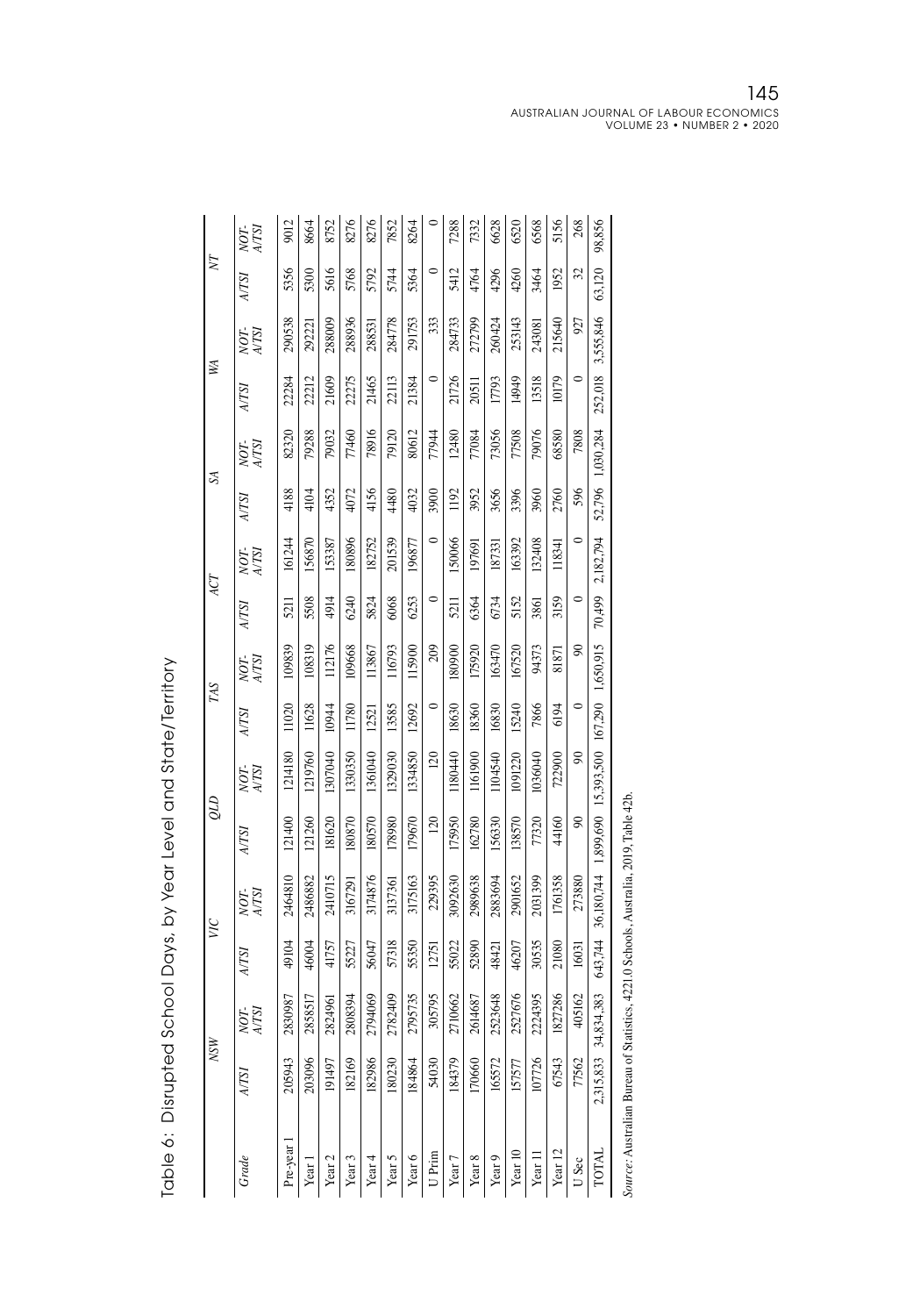### *3b Victoria*

As in the case of New South Wales, a couple of Victorian schools were closed in early- to mid-March prior to whole-of-sector closures, due to outbreaks of the virus at those schools. Victoria then commenced school holidays early, on 24 March, and then began Term 2 on 15 April with no on-site classes. The partial re-opening beginning on 28 May involved the full-time return to school of students in all years up to and including Year 2, plus students in Year 11 and Year 12. There were no clear scheduled differences between school sectors in days disrupted.

Again ignoring any differences across sectors and all disruptions prior to the sector-wide early onset of school holidays on 24 March, and multiplying the number of disrupted days by the quantity of students enrolled in each year level, yields a total of roughly 36 million disrupted days for non-ATSI students and 643,744 disrupted pupil-days for A/TSI students in Victoria. Disrupted days by year level are shown in the Victoria-specific columns of Table 6.

#### *3c Queensland*

One school in Queensland was closed prior to sector-wide closures on 30 March due to a virus diagnosis at the school. On 30 March, schools went "student-free", with children of "front-line" workers still permitted to attend. On 20 April, Term 2 began with no on-site classes. The partial re-opening that began on 11 May involved students in pre-Year 1 and Year 1, plus Year 11 and 12, returning to school full-time, with other years still learning online. As with Victoria, no scheduled differences in virus-related disruptions between sectors were publicly announced in Queensland.

Applying the method described above for New South Wales and Victoria to Queensland yields a total of over 15 million disrupted pupil-days for non-A/TSI students, and almost 2 million disrupted pupil-days for A/TSI students, in Queensland, as shown in the Queensland-specific columns of Table 6.

#### *3d Tasmania*

A few independent schools in Tasmania switched to online learning on 30 March, a few days before the sector-wide early start of school holidays ("pupil-free days") on 6 April. Term 2 started on 28 April for government schools and a day earlier for Catholic and independent schools, in both cases with all classes online. Partial re-opening then began on 25 May with students in kindergarten through Year 6, Year 11, and Year 12 returning to school full-time.

Conservatively ignoring the excess disruption at non-government schools associated with the smattering of early closures on 30 March and the online learning on 27 April, a total of over 1.5 million pupil-days were disrupted in Tasmania for non-A/TSI students, and 167,290 days for A/TSI students, as shown in the Tasmaniaspecific columns of Table 6.

### *3e Australian Capital Territory*

One school in the Australian Capital Territory closed on 23 March due to a student testing positive for the virus. On 23 March, schools went "student-free" for all years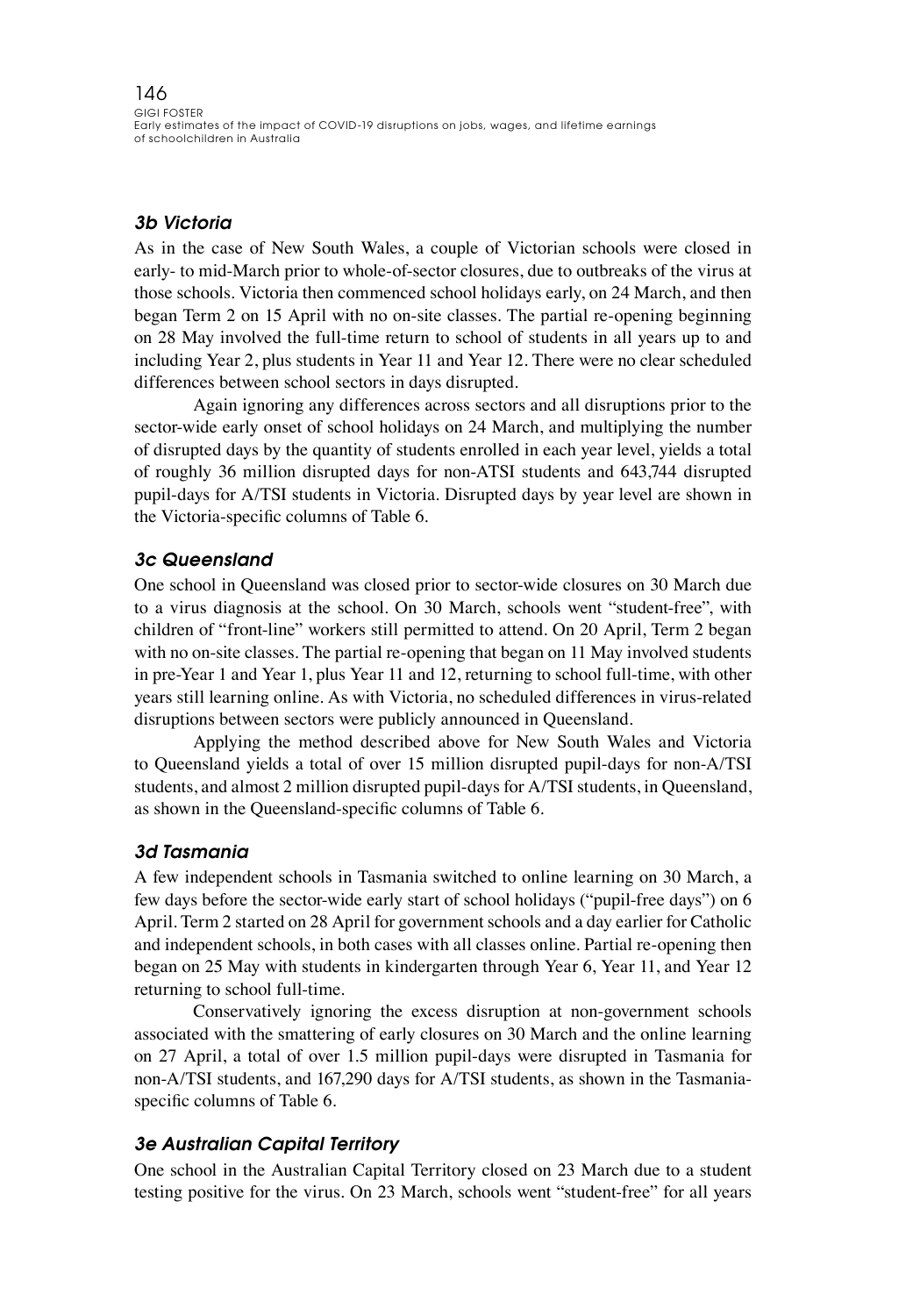and types of students. Partial re-opening commenced on 18 May with students in kindergarten through Year 2, Year 7, and Years 11 and 12 returning to school fulltime. On 25 May, Years 3, 4, and 10 returned full-time, and on 2 June, all students returned to school.

The Australian Capital Territory-specific columns of Table 6 show the breakdown by year level of total disrupted pupil-days, which total just over 2 million days for non-A/TSI students and 70,499 days for A/TSI students.

#### *3f Remaining states and territories*

Analogous figures calculated for South Australia, Western Australia and the Northern Territory are separately enumerated in the final columns of Table 6. Across South Australia, Western Australia, and the Northern Territory, a total of just over 4.5 million disrupted pupil-days affected non-A/TSI students, and 367,934 pupil-days were disrupted for A/TSI students.

#### *3g Aggregate estimated effects on schoolchildren (baseline and alternative estimates)*

Based on the calculations above, the total number of disrupted pupil-days across Australia – adding up the state- and territory-level totals in the final row of Table  $6$ comes to just over 100 million. Dividing this number by the product of 38 (approximate weeks of school in a normal year) and 5 (days per week of normal school when school is in session) yields an estimate of 528,381 pupil-years disrupted in Australia. Of these disrupted pupil-years, approximately 29,000, or 5.4 per cent, affected A/TSI students.

These 528,381 disrupted pupil-years can be translated into future wages of current schoolchildren foregone due to the disruptions, under assumptions about the severity of the disruptions to the value of schooling and the translation of years of schooling to future wages. On the latter, to recover a baseline figure I use the estimate used by Psacharopoulos *et al*. (2020) that an additional year of schooling translates into 9 per cent more wages per working year for the one receiving that schooling. Also, in a similar vein as Psacharopoulos *et al*. (2020), I assume that each foregone pupil-year will feed into 45 years of working life and wages, discounted at 3 per cent each year. I also assume conservatively that school-leavers' starting wage will be AUD\$52,000 (slightly below the annualised average wage for young workers<sup>5</sup>) and will grow at 1 per cent per year in real terms.

Naturally, these assumptions are not inviolable. Psacharopoulos's (2020) assumption of 45 years of working life on average per child implies participation rates and unemployment rates that are higher and lower, respectively, than what this cohort may experience in Australia. For that reason, I reduce the average number of future years of working life to 35 in a robustness check below. Also, it may be argued that a portion of the return to years of schooling reflects relative rather than absolute years of education. To the extent that the entire Australian coronavirus cohort ends up in

<sup>5</sup> The average weekly wage for workers aged 21-34 was AUD\$1,127.60 according to the May 2018 Employee Earnings and Hours report of the Australian Bureau of Statistics ([https://](https://www.abs.gov.au/ausstats/abs@.nsf/mf/6306.0) [www.abs.gov.au/ausstats/abs@.nsf/mf/6306.0](https://www.abs.gov.au/ausstats/abs@.nsf/mf/6306.0)).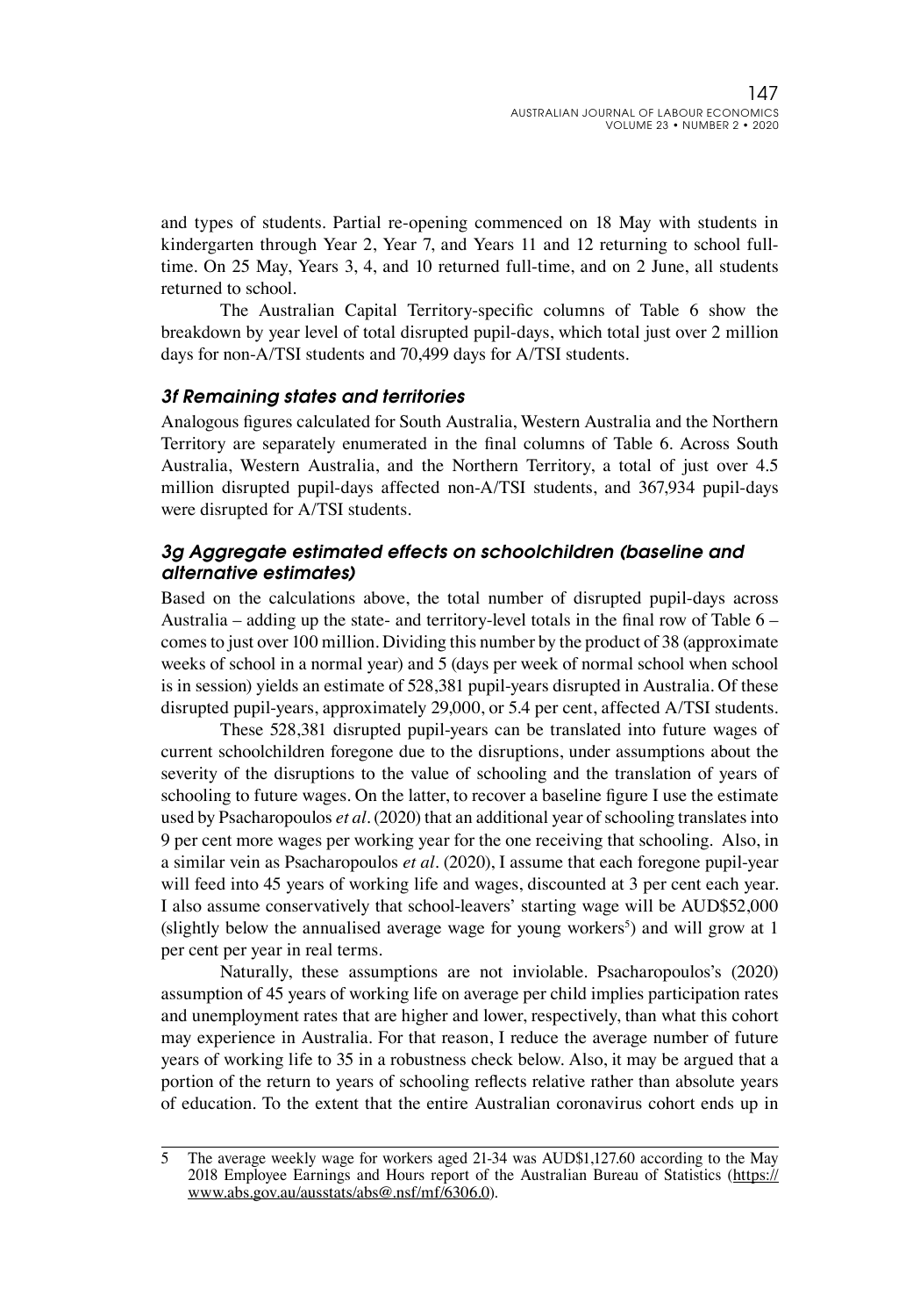competition with itself, and if labour markets and related institutions do not bring about a reduction in wages to accommodate the reduction in absolute productivity that the schooling reductions for this cohort implies, Psacharopoulos's (2020) assumption of a 9 per cent wage return per year of schooling may be an over-estimate. To address this possibility, I run another robustness check below using a rate of return of 6 per cent rather than 9 per cent per year of schooling.

Applying these assumptions together with the assumption also used in Psacharopoulos *et al*. (2020) that 90 per cent of the value of a normal school-day is achieved on a disrupted day, and assuming that all students were to begin working tomorrow, yields a first-pass ballpark estimated value for foregone lifetime wages due to coronavirus-related schooling disruptions in Australia of approximately AUD\$75 million. This number is highly sensitive to the assumption of how well online learning replaces normal schooling, jumping to almost AUD\$150 million if disrupted school days have only 80 per cent of the value of normal school days, and AUD\$373 million if disrupted days have only 50 per cent of the value of normal days. Using the initial 90 per cent equivalence figure and incorporating the differential timing of labour-market entry for secondary-school students and primary-school students, where the former are expected to enter three years from now on average and the latter eight years from now on average, the losses affecting each group are roughly AUD\$30 million and AUD\$37 million, respectively, for a total loss attributable to the disruptions of about AUD\$67 million.

The baseline estimate of the unseen future wage cost of virus-related schooling disruptions is also sensitive to assumptions about the size and duration of future returns to schooling. The baseline estimate reduces by 50 per cent, from AUD\$75 million to approximately AUD\$50 million if the returns to schooling are assumed to be 6 per cent rather than 9 per cent. It falls to approximately AUD\$63 million when children are assumed to work on average 35 years rather than 45 years as adults.

These estimates omit any impact of disruptions to aspects of students' learning apart from school – such as elevated risk of domestic violence due to confinement at home, elevated mental stress due to isolation from peers, uncertainty regarding how examination procedures or schedules will be modified, or any other impact on the value of schooling moving forward beyond this time period. The economics literature has long recognised that investments in education build on themselves – as Tian and Chen (2020) state in the title of their recent book chapter, "advantage begets advantage" – and so disruptions to children's learning in their early schooling years are likely to have a larger impact on lifetime wages, via their impact on the ability of those children to catch up to the education levels they otherwise would have achieved, than disruptions to children's learning in their later years of schooling.

Applying different fractional values to disrupted school days depending on the schooling year captures this idea very roughly. Assuming 80 per cent equivalence of disrupted to normal school days for primary schoolchildren and 90 per cent equivalence for secondary school children, and again assuming differential points of entry into the labour market, yields an estimate of approximately AUD\$74 million in losses for primary-school students, and the previously estimated roughly AUD\$30 million for secondary-school students, for a total estimated loss of just over AUD\$100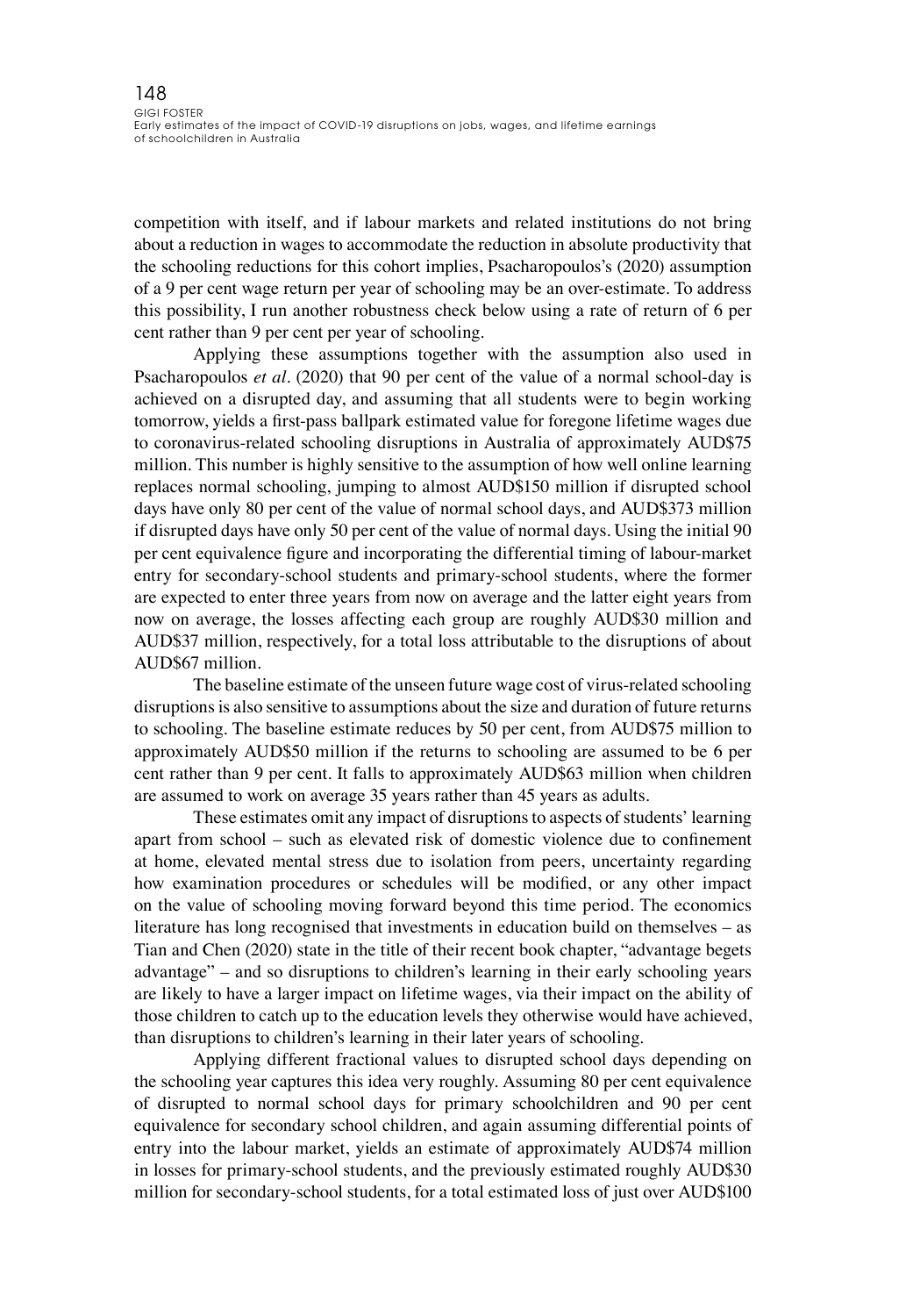million from COVID-19-related school disruptions. As noted above, an estimated approximately 5 per cent of these losses will be suffered by A/TSI students.

# 4. Concluding remarks

Australia's labour force has felt significant and regressive immediate effects from COVID-19 disruptions, with particularly acute negative impacts on young workers' participation rates and on workers in particular industries. The economic impact of these changes will continue to be felt for months and years to come, as the economy continues to lag the position it would have enjoyed, were it not for COVID-19 and responses to it.

The longer-run impacts of what has happened between February and May 2020 are myriad and complex, and therefore difficult to estimate precisely. Those who write history will eventually be in a position to judge the full set of trade-offs Australia has made during this crisis. In an attempt to peek forward into the future despite the inherent challenges of doing so, in the second part of this paper I provide an order-ofmagnitude estimate of one aspect of the longer-run impact of COVID-19 disruptions: the impact on lifetime wages of Australian school children denied normal schooling during this period. The estimated future losses, using conservative assumptions, are on the order of AUD\$50-\$100 million.

Neither section of this paper has accounted for the decrease in labour productivity associated with keeping children at home, or for the costs of the considerable disruptions to universities (Chrysanthos 2020). Neither have I accounted for the likely within-year-level heterogeneity in impact of school closures, whereby less-advantaged students are likely to have been more negatively affected than advantaged students because the latter have more suitable home workspaces, more support from parents, and more of many other favourable resources to support their online learning compared to the former. The general equilibrium effects that are likely to afflict labour markets have also not been modelled here.

What is shown here is both a simple tabulation of (regressive) immediate impacts, and a method for estimating one small part of the less-obvious longer-run impacts, of our policy choices during this period. In future crisis moments faced by our country, losses such as these should be acknowledged, estimated at least roughly, and used to inform all policy-making that impacts the Australian economy.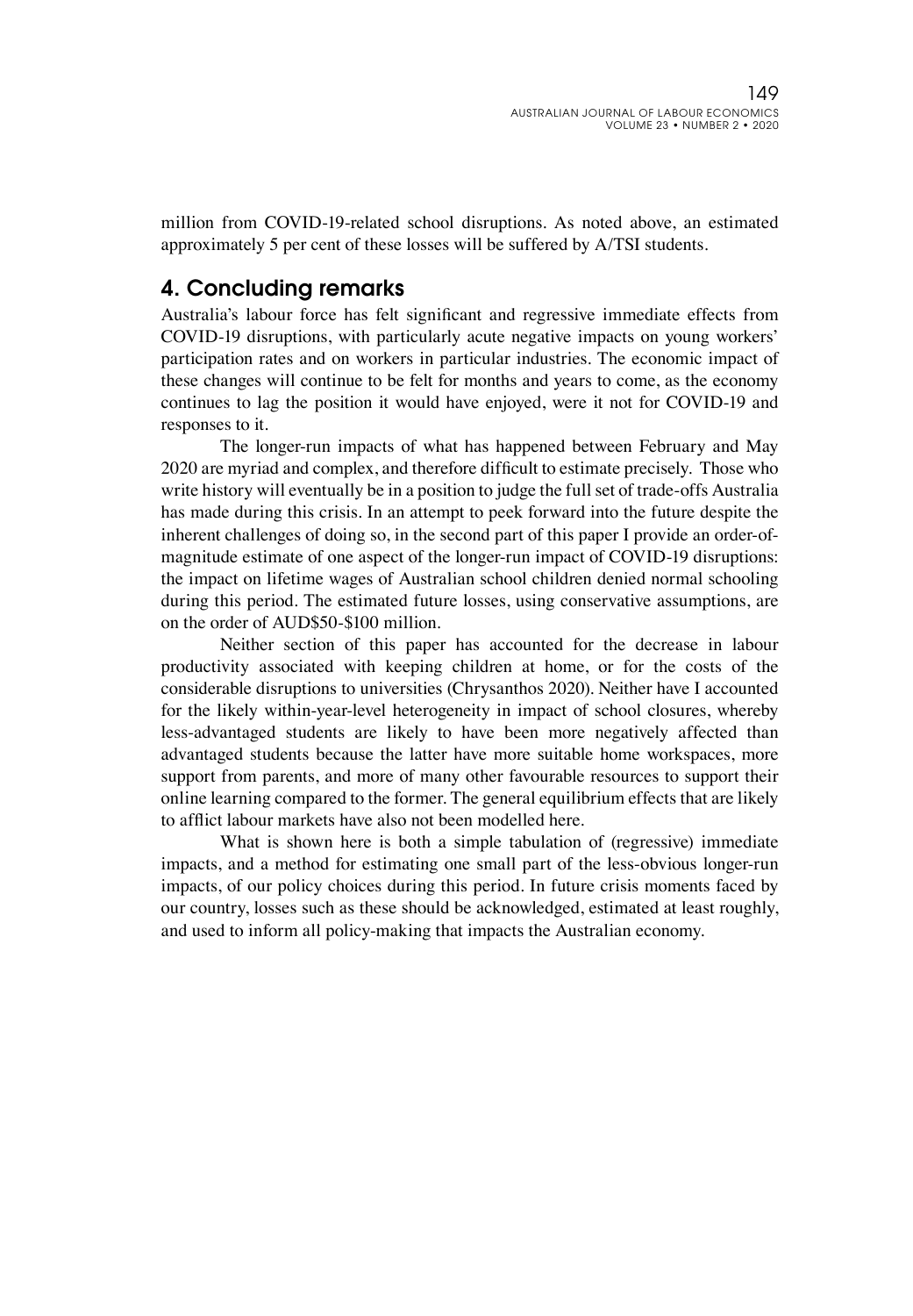### References

- Ashworth, Caitlin (2020), Suicide deaths during pandemic could exceed virus-related deaths. *The Thaiger*, 14 May 2020, accessed 6 July 2020, [https://thethaiger.](https://thethaiger.com/coronavirus/suicide-deaths-during-pandemic-could-exceed-virus-related-deaths) [com/coronavirus/suicide-deaths-during-pandemic-could-exceed-virus](https://thethaiger.com/coronavirus/suicide-deaths-during-pandemic-could-exceed-virus-related-deaths)[related-deaths](https://thethaiger.com/coronavirus/suicide-deaths-during-pandemic-could-exceed-virus-related-deaths)
- Béland, Louis-Philippe; Brodeur, Abel; Wright, Taylor (2020a), *The Short Term Economic Consequences of COVID-19: Exposure to Disease, Remote Work and Government Response*, GLO Discussion Paper, No. 524, Global Labor Organization (GLO), Essen.
- Beland, Louis-Philippe; Brodeur, Abel; Mikola, Derek; Wright, Taylor (2020b), *The short-term Economic Consequences of COVID-19: Occupation Tasks and Mental Health in Canada*, GLO Discussion Paper, No. 542, Global Labor Organization (GLO), Essen.
- Bosman, Julie (2020), Domestic Violence Calls Mount as Restrictions Linger: 'No One Can Leave'. New York Times, 15 May 2020, accessed 6 July 2020, [https://www.nytimes.com/2020/05/15/us/domestic-violence-coronavirus.](https://www.nytimes.com/2020/05/15/us/domestic-violence-coronavirus.html?referringSource=articleShar) [html?referringSource=articleShare](https://www.nytimes.com/2020/05/15/us/domestic-violence-coronavirus.html?referringSource=articleShar)
- Chrysanthos, Natassia (2020), Students fear lost semester of learning as universities plan for campus return. Sydney Morning Herald, 7 June 2020, accessed 6 July 2020, [https://www.smh.com.au/national/nsw/students-fear-lost-semester-of](https://www.smh.com.au/national/nsw/students-fear-lost-semester-of-learning-as-universities-plan-for-campus-return-20200605-p54zw5.html)[learning-as-universities-plan-for-campus-return-20200605-p54zw5.html](https://www.smh.com.au/national/nsw/students-fear-lost-semester-of-learning-as-universities-plan-for-campus-return-20200605-p54zw5.html)
- Cohen, Joshua (2020), COVID-19 Crowding Out Non-COVID-19 Healthcare And Drug Development. Forbes, 6 May 2020, accessed 6 July 2020, [https://www.](https://www.forbes.com/sites/joshuacohen/2020/05/06/covid-19-crowding-out-non-covid-19-healthcare-and-drug-development/#5f1e7813736a) [forbes.com/sites/joshuacohen/2020/05/06/covid-19-crowding-out-non-covid-](https://www.forbes.com/sites/joshuacohen/2020/05/06/covid-19-crowding-out-non-covid-19-healthcare-and-drug-development/#5f1e7813736a)[19-healthcare-and-drug-development/#5f1e7813736a](https://www.forbes.com/sites/joshuacohen/2020/05/06/covid-19-crowding-out-non-covid-19-healthcare-and-drug-development/#5f1e7813736a)
- Cormack, Lucy (2020), Domestic violence victims seeking help rises 10 per cent after COVID-19 lockdown. Sydney Morning Herald, 1 May 2020, accessed 6 July 2020, [https://www.smh.com.au/national/nsw/domestic-violence-victims](https://www.smh.com.au/national/nsw/domestic-violence-victims-seeking-help-rises-10-per-cent-after-covid-19-lockdown-20200501-p54oxt.html)[seeking-help-rises-10-per-cent-after-covid-19-lockdown-20200501-p54oxt.](https://www.smh.com.au/national/nsw/domestic-violence-victims-seeking-help-rises-10-per-cent-after-covid-19-lockdown-20200501-p54oxt.html) [html](https://www.smh.com.au/national/nsw/domestic-violence-victims-seeking-help-rises-10-per-cent-after-covid-19-lockdown-20200501-p54oxt.html)
- Frijters, P., and Foster, G. (2013), *An economic theory of greed, love, groups, and networks*. Cambridge University Press.
- Gurda, John (2020), The coronavirus pandemic, collapsing economy and civil unrest are frightening. Wisconsin has seen worse and recovered. *Milwaukee Journal Sentinel*, 4 June 2020, accessed 9 July 2020, [https://www.jsonline.com/story/](https://www.jsonline.com/story/news/solutions/2020/06/04/coronavirus-civil-unrest-frightening-wisconsin-has-seen-worse/5312559002/) [news/solutions/2020/06/04/coronavirus-civil-unrest-frightening-wisconsin](https://www.jsonline.com/story/news/solutions/2020/06/04/coronavirus-civil-unrest-frightening-wisconsin-has-seen-worse/5312559002/)[has-seen-worse/5312559002/](https://www.jsonline.com/story/news/solutions/2020/06/04/coronavirus-civil-unrest-frightening-wisconsin-has-seen-worse/5312559002/)
- Harvey, Fiona (2020), Coronavirus pandemic 'will cause famine of biblical proportions'. *The Guardian*, 21 April 2020, accessed 9 July 2020, [https://www.theguardian.](https://www.theguardian.com/global-development/2020/apr/21/coronavirus-pandemic-will-cause-famine-of-biblical-proportions) [com/global-development/2020/apr/21/coronavirus-pandemic-will-cause](https://www.theguardian.com/global-development/2020/apr/21/coronavirus-pandemic-will-cause-famine-of-biblical-proportions)[famine-of-biblical-proportions](https://www.theguardian.com/global-development/2020/apr/21/coronavirus-pandemic-will-cause-famine-of-biblical-proportions)
- Husain, Arif (2020), After the Pandemic, a Global Hunger Crisis. *New York Times*, 12 June 2020, accessed 9 July 2020, [https://www.nytimes.com/2020/06/12/](https://www.nytimes.com/2020/06/12/opinion/coronavirus-global-hunger.html) [opinion/coronavirus-global-hunger.html](https://www.nytimes.com/2020/06/12/opinion/coronavirus-global-hunger.html)